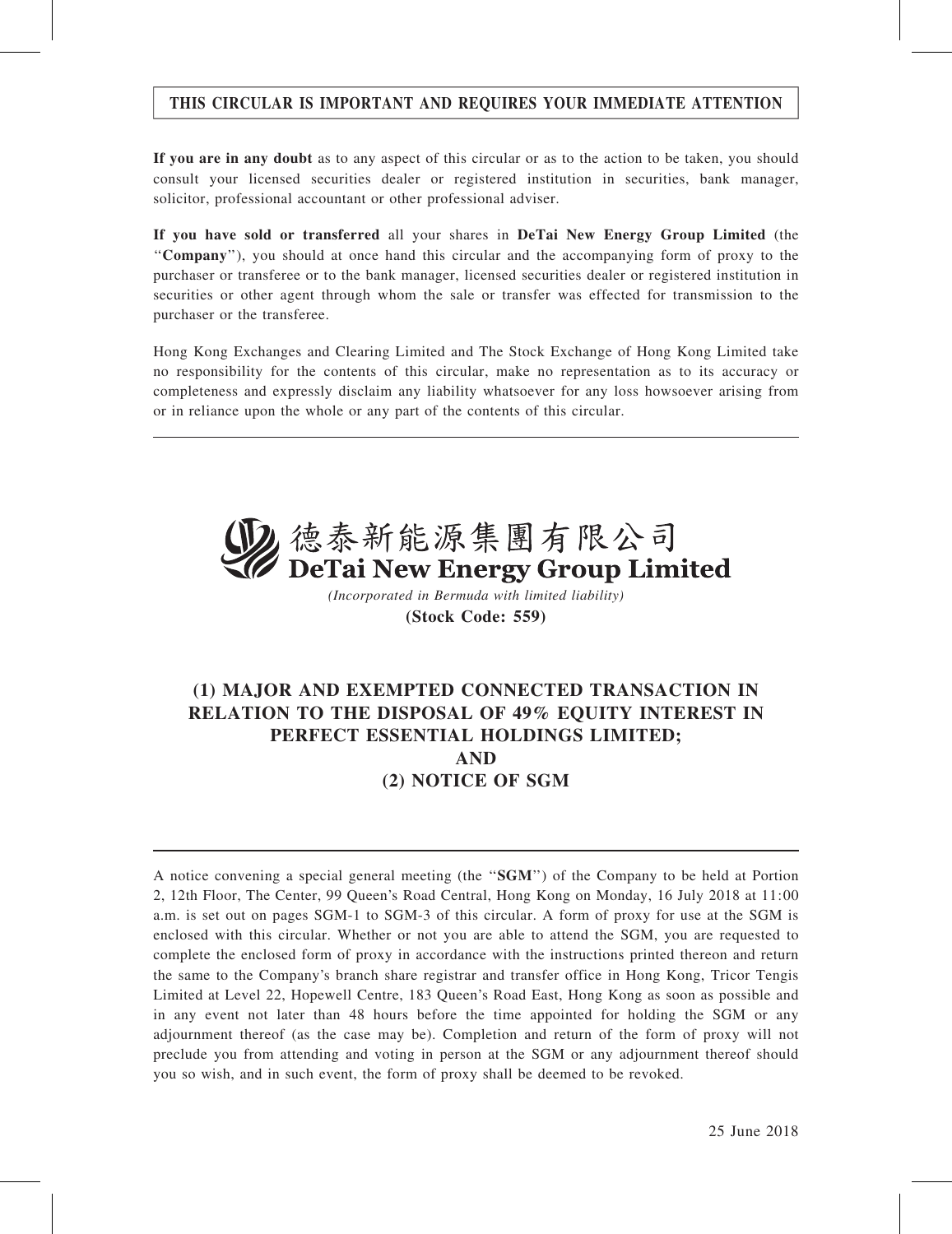## **CONTENTS**

## Page

| - 6 |
|-----|
|     |
|     |
|     |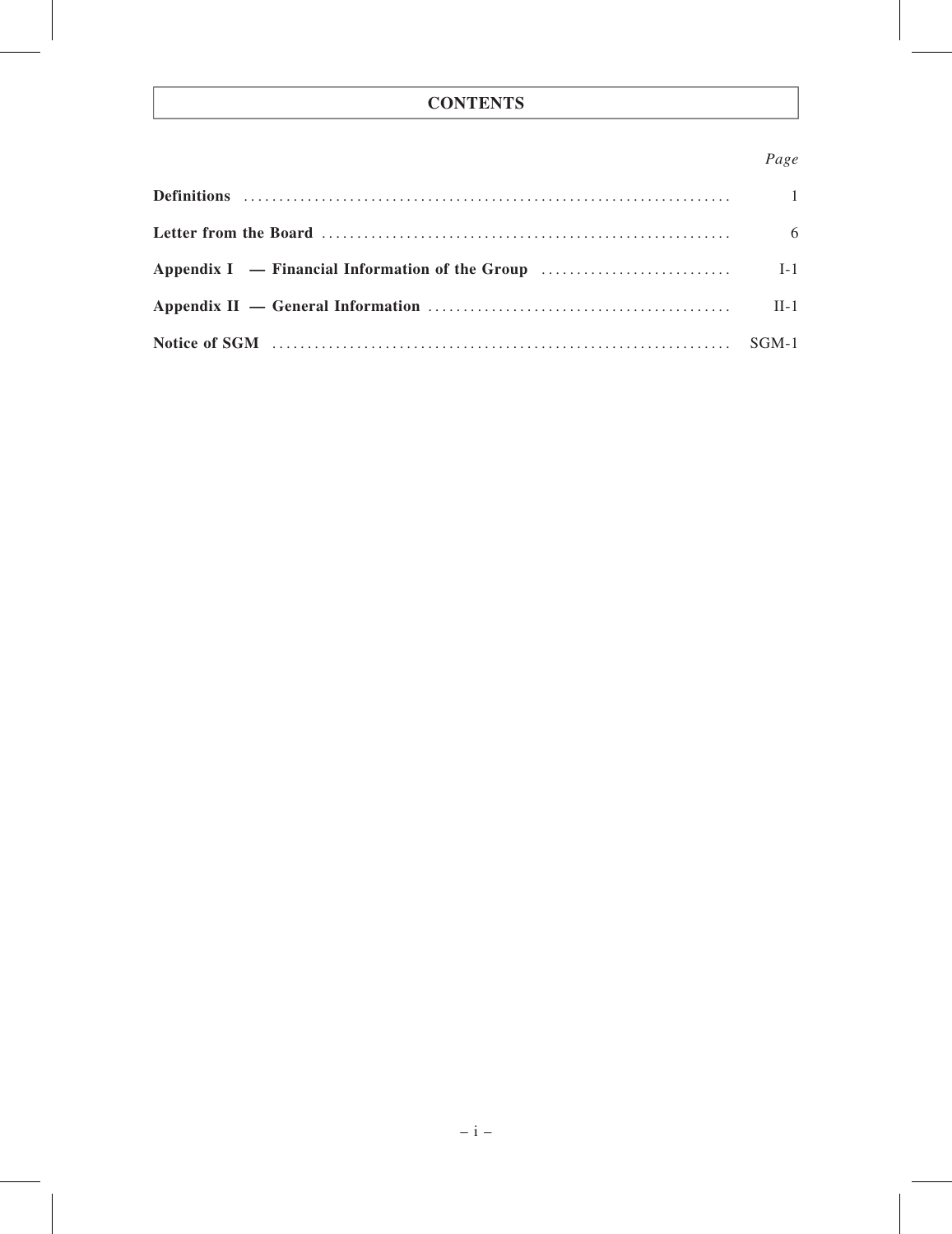In this circular, unless the context otherwise requires, the following expressions shall have the following meanings:

| "associate(s)"                           | has the meaning ascribed to it under the Listing Rules                                                                                                                                                                         |  |  |  |  |
|------------------------------------------|--------------------------------------------------------------------------------------------------------------------------------------------------------------------------------------------------------------------------------|--|--|--|--|
| "Announcement"                           | announcement of the Company dated 4 April 2018 in<br>respect of the Disposal                                                                                                                                                   |  |  |  |  |
| "Board"                                  | the board of Directors                                                                                                                                                                                                         |  |  |  |  |
| "Business Day(s)"                        | a day (other than a Saturday, Sunday or public holiday) on<br>which licensed banks in Hong Kong are generally open for<br>business throughout their normal business hours                                                      |  |  |  |  |
| "Call Option"                            | the right to be granted by the Company to the Purchaser to<br>acquire all but not part of the Option Shares and the Option<br>Loan from the Company within six months from the First<br><b>Completion Date</b>                 |  |  |  |  |
| "Company" or "Vendor"                    | DeTai New Energy Group Limited (德泰新能源集團有限公<br>$\overrightarrow{v}$ , a company incorporated in Bermuda with limited<br>liability, the issued Shares of which are listed on the Stock<br>Exchange                               |  |  |  |  |
| "Completion"                             | the First Completion, the Second Completion, the Third<br>Completion, the Fourth Completion and/or the Fifth<br>Completion, and the term "Relevant Completion" shall be<br>construed accordingly                               |  |  |  |  |
| "Completion Date"                        | the First Completion Date, the Second Completion Date, the<br>Third Completion Date, the Fourth Completion Date and/or<br>Fifth Completion Date, and the term "Relevant Completion<br>Date" shall be construed accordingly     |  |  |  |  |
| "connected person(s)"                    | has the meaning ascribed to this term under the Listing<br>Rules                                                                                                                                                               |  |  |  |  |
| "Consideration"                          | the total consideration for the sale and purchase of the Sale<br>Shares and the Sale Loans, being the amount payable by the<br>Purchaser to the Company in accordance with the SPA                                             |  |  |  |  |
| "Convertible Preference<br>Share $(s)$ " | the unlisted convertible preference shares of the notional<br>value of HK\$0.168 each in the share capital of the<br>Company which are convertible into Shares upon the<br>exercise of the conversion rights attaching thereto |  |  |  |  |
| "Director(s)"                            | the director(s) of the Company                                                                                                                                                                                                 |  |  |  |  |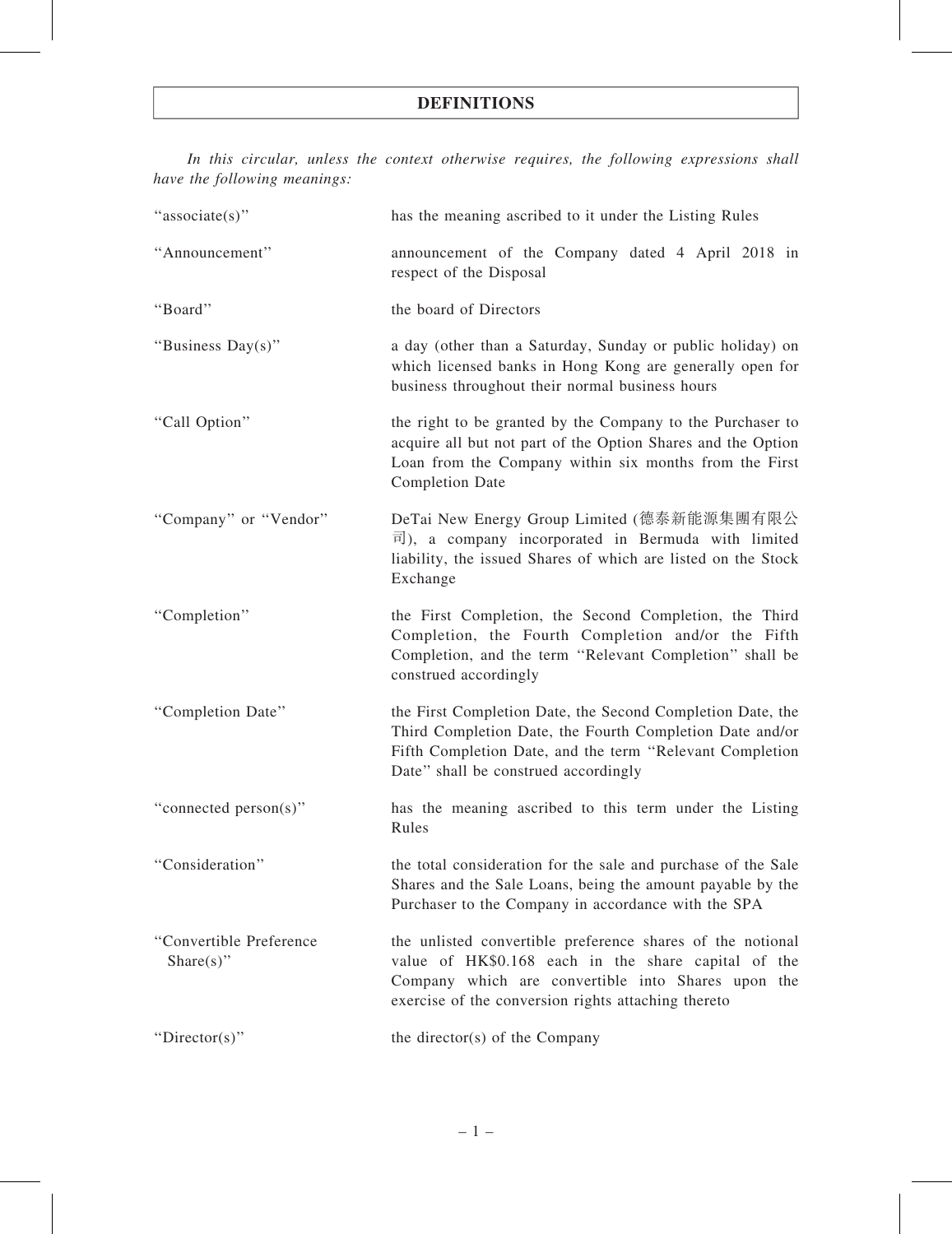| "Disposal"                  | the proposed disposal of the Sale Shares and the Sale Loans<br>by the Company to the Purchaser pursuant to the SPA                                                                                                                                                     |
|-----------------------------|------------------------------------------------------------------------------------------------------------------------------------------------------------------------------------------------------------------------------------------------------------------------|
| "Fifth Completion"          | the completion the sale and purchase of the Sale Loan E in<br>accordance with the terms and conditions of the SPA                                                                                                                                                      |
| "Fifth Completion Date"     | the date falling one year from the First Completion Date (or<br>such other date as shall be agreed in writing among the<br>parties to the SPA), being the date of the Fifth Completion                                                                                 |
| "First Completion"          | the completion the sale and purchase of the Sale Shares and<br>the Sale Loan A in accordance with the terms and<br>conditions of the SPA                                                                                                                               |
| "First Completion Date"     | the date of First Completion which shall be within five<br>Business Days after all conditions precedent set out in the<br>SPA have been fulfilled or waived (as the case may be) (or<br>such other date as shall be agreed in writing among the<br>parties to the SPA) |
| "Fourth Completion"         | the completion the sale and purchase of Sale Loan D in<br>accordance with the terms and conditions of the SPA                                                                                                                                                          |
| "Fourth Completion Date"    | the date falling nine months from the First Completion Date<br>(or such other date as shall be agreed in writing among the<br>parties to the SPA), being the date of the Fourth<br>Completion                                                                          |
| "Group"                     | the Company and its subsidiaries                                                                                                                                                                                                                                       |
| "Guarantor"                 | Mr. Zhu Yongjun                                                                                                                                                                                                                                                        |
| "Hong Kong"                 | the Hong Kong Special Administrative Region of the PRC                                                                                                                                                                                                                 |
| "Independent Third Parties" | third parties independent of and not connected with the<br>Company and its connected persons                                                                                                                                                                           |
| "JV Announcements"          | the announcements of the Company dated 5 June 2017, 14<br>July 2017, 18 August 2017 and 14 November 2017 in<br>relation to, among other things, the Formation of JV<br>Company                                                                                         |
| "JV Company"                | Zhongke International Finance Limited, a company<br>incorporated in Hong Kong with limited liability                                                                                                                                                                   |
| "Latest Practicable Date"   | 22 June 2018, being the latest practicable date prior to the<br>printing of this circular for ascertaining certain information<br>contained herein                                                                                                                     |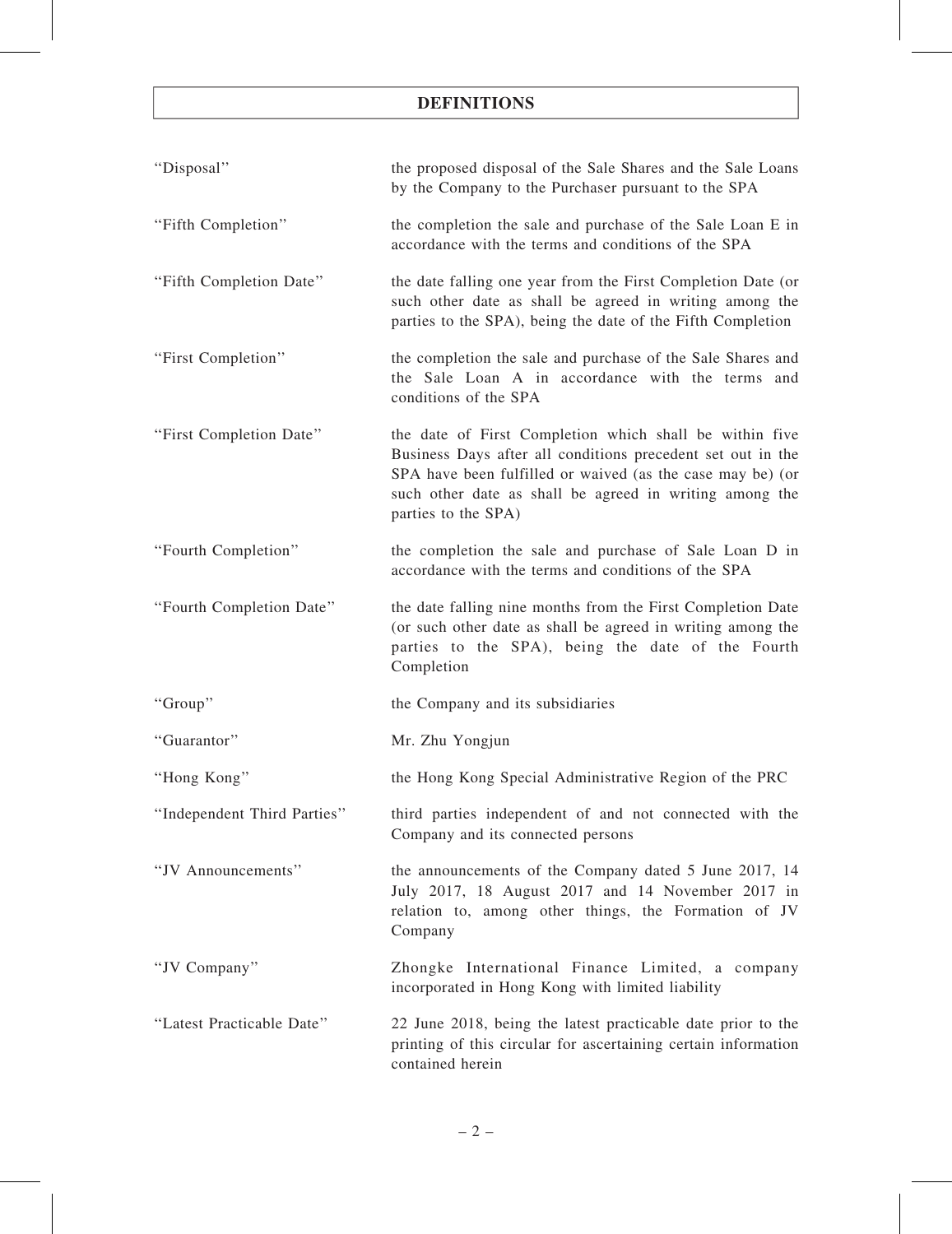| "Listing Rules"            | the Rules Governing the Listing of Securities on the Stock<br>Exchange                                                                                                                                                                    |  |  |  |  |
|----------------------------|-------------------------------------------------------------------------------------------------------------------------------------------------------------------------------------------------------------------------------------------|--|--|--|--|
| "Long Stop Date"           | 30 September 2018 or such later date as the Company, the<br>Guarantor and the Purchaser may agree in writing. If such<br>day falls on a day which is not a business day, it shall be<br>postponed to the next day which is a business day |  |  |  |  |
| "Option Deed"              | the option deed in respect of the grant of the Call Option to<br>be entered into between the Company as grantor and the<br>Purchaser as grantee upon the First Completion                                                                 |  |  |  |  |
| "Option Period"            | the period commencing on the date of the Option Deed to a<br>date falling six months from the date of the Option Deed                                                                                                                     |  |  |  |  |
| "Option Loan"              | part of the Shareholder's Loan in the amount of<br>HK\$67,116,000 to be assigned by the Company to the<br>Purchaser upon exercise of the Call Option                                                                                      |  |  |  |  |
| "Option Shares"            | the 51 issued shares of US\$1.00 each and in the share<br>capital of the Target Company, representing 51% of the<br>issued share capital of the Target Company as at the Latest<br>Practicable Date                                       |  |  |  |  |
| "PRC"                      | the People's Republic of China, which for the purpose of<br>this circular, excludes Hong Kong, the Macau Special<br>Administrative Region of the PRC and Taiwan                                                                           |  |  |  |  |
| "Purchaser"                | Excellent Point Asia Limited, a company incorporated in<br>the British Virgin Islands with limited liability                                                                                                                              |  |  |  |  |
| "Relevant Tranche Payment" | the payment of the Consideration for the Sale Loan B, the<br>Sale Loan C, the Sale Loan D or the Sale Loan E on the<br><b>Relevant Completion Date</b>                                                                                    |  |  |  |  |
| "Sale Loan A"              | part of the Shareholder's Loan in the amount of<br>HK\$26,320,000 to be assigned by the Vendor to the<br>Purchaser on First Completion                                                                                                    |  |  |  |  |
| "Sale Loan B"              | part of the Shareholder's Loan in the amount of<br>HK\$9,541,000 to be assigned by the Vendor to the<br>Purchaser on Second Completion                                                                                                    |  |  |  |  |
| "Sale Loan C"              | part of the Shareholder's Loan in the amount of<br>HK\$9,541,000 to be assigned by the Vendor to the<br>Purchaser on Third Completion                                                                                                     |  |  |  |  |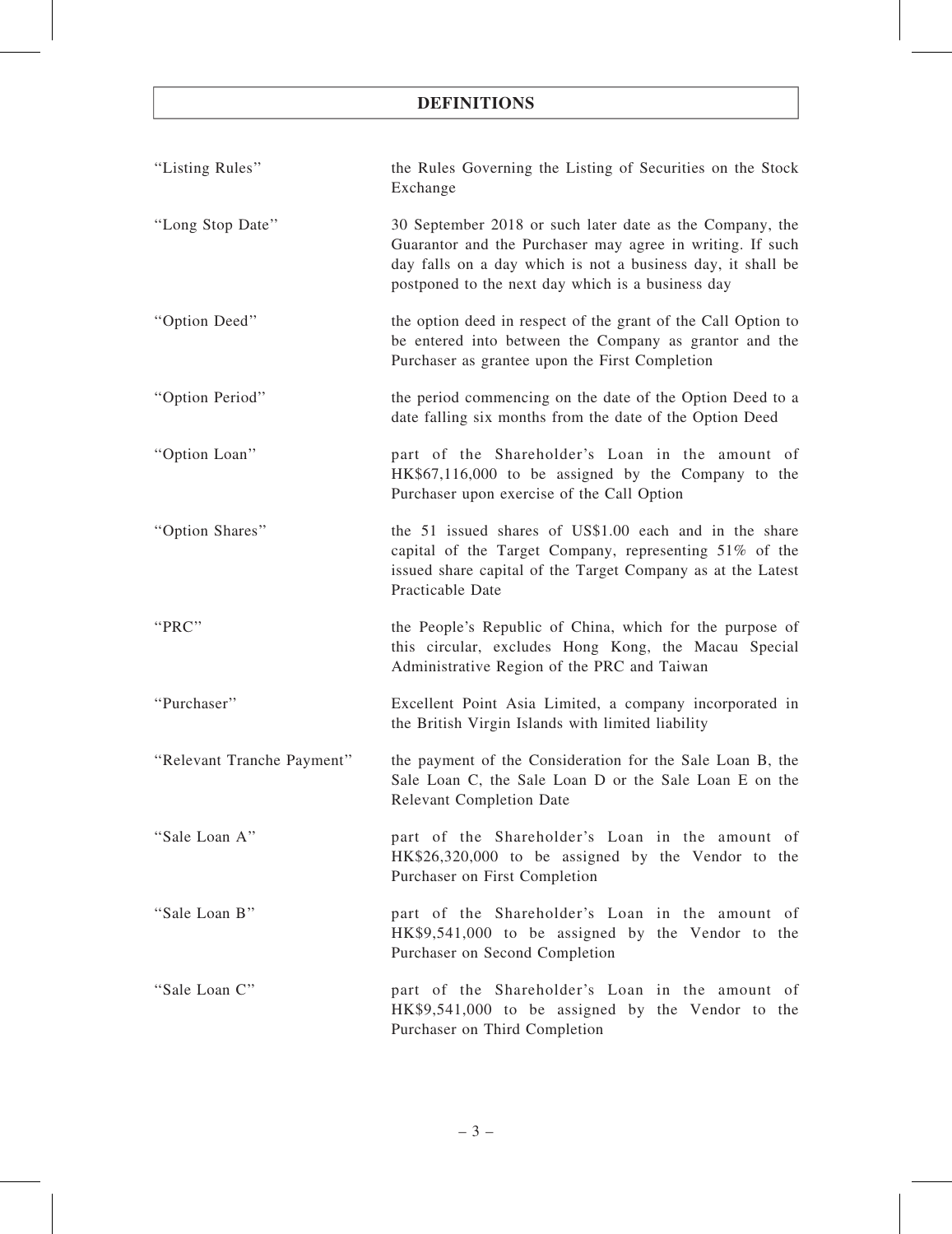| "Sale Loan D"            | part of the Shareholder's Loan in the amount of<br>HK\$9,541,000 to be assigned by the Vendor to the<br>Purchaser on Fourth Completion                                                                                                                                                                                                                                 |  |  |  |
|--------------------------|------------------------------------------------------------------------------------------------------------------------------------------------------------------------------------------------------------------------------------------------------------------------------------------------------------------------------------------------------------------------|--|--|--|
| "Sale Loan E"            | part of the Shareholder's Loan in the amount of<br>HK\$9,541,000 to be assigned by the Vendor to the<br>Purchaser on Fifth Completion                                                                                                                                                                                                                                  |  |  |  |
| "Sale Loans"             | collectively the Sale Loan A, the Sale Loan B, the Sale<br>Loan C, the Sale Loan D and the Sale Loan E                                                                                                                                                                                                                                                                 |  |  |  |
| "Sale Shares"            | the 49 issued shares of US\$1.00 each and in the share<br>capital of the Target Company, representing 49% of the<br>issued share capital of the Target Company as at the date of<br>the SPA                                                                                                                                                                            |  |  |  |
| "Second Completion"      | the completion the sale and purchase of the Sale Loan B in<br>accordance with the terms and conditions of the SPA                                                                                                                                                                                                                                                      |  |  |  |
| "Second Completion Date" | the date falling three months from the First Completion<br>Date (or such other date as shall be agreed in writing<br>among the parties to the SPA), being the date of the Second<br>Completion                                                                                                                                                                         |  |  |  |
| " $SFO"$                 | Securities and Futures Ordinance (Chapter 571 of the laws<br>of Hong Kong)                                                                                                                                                                                                                                                                                             |  |  |  |
| "SGM"                    | the special general meeting of the Company to be convened<br>and held for the Shareholders to consider and approve,<br>among other things, the SPA and the transactions<br>contemplated thereunder (including but not limited to the<br>proposed grant and exercise of the Call Option)                                                                                |  |  |  |
| "Share(s)"               | ordinary share(s) of HK\$0.05 each in the issued share<br>capital of the Company                                                                                                                                                                                                                                                                                       |  |  |  |
| "Shareholder(s)"         | $holder(s)$ of the issued Share $(s)$                                                                                                                                                                                                                                                                                                                                  |  |  |  |
| "Shareholder's Loan"     | all obligations, liabilities and debts owing or incurred by<br>the Target Company to the Company on or at any time prior<br>to the Relevant Completion whether actual, contingent or<br>deferred and irrespective of whether or not the same is due<br>and payable on the Relevant Completion, which as at the<br>Latest Practicable Date, amounted to HK\$131,600,000 |  |  |  |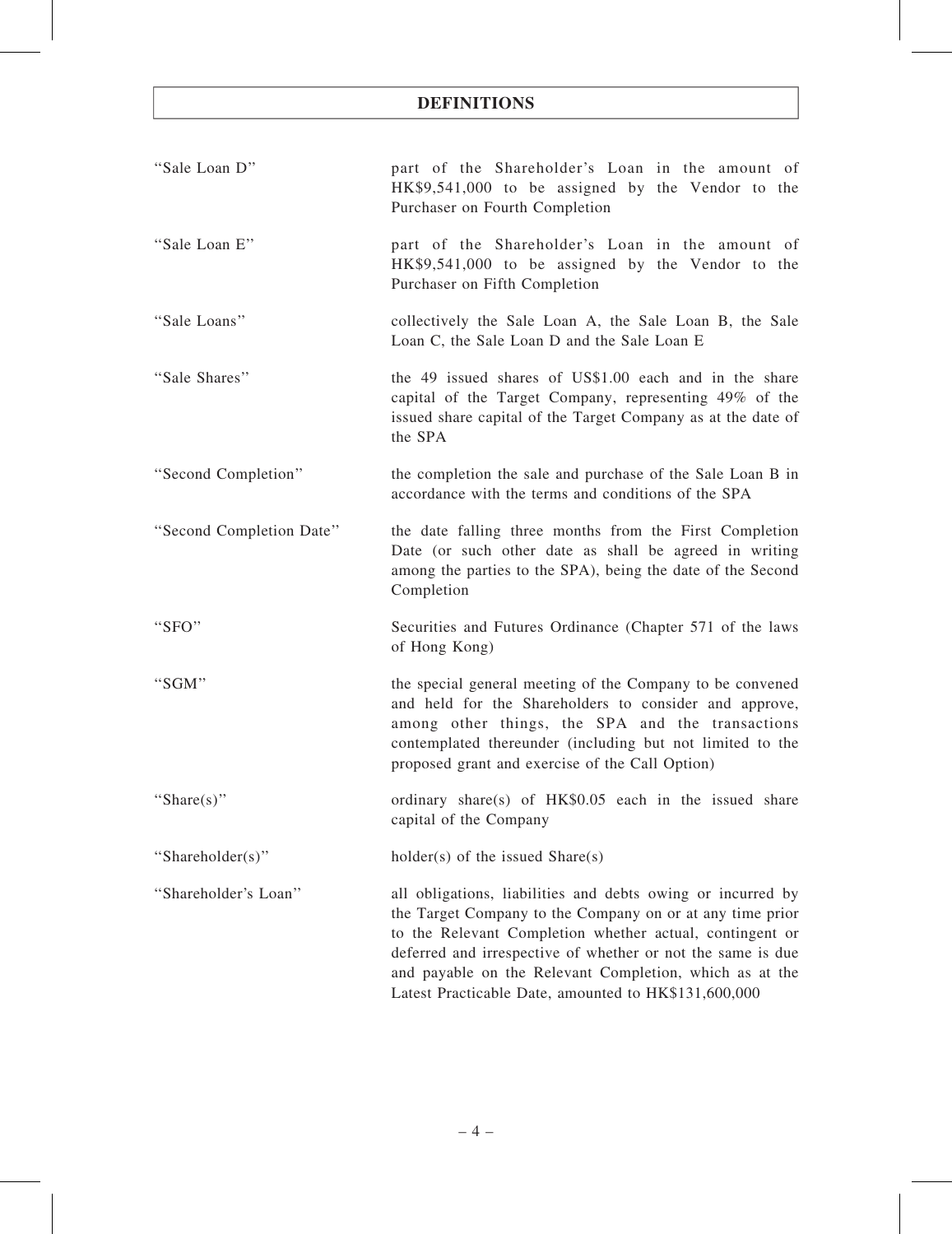| "Shareholders' Agreement" | the shareholders' agreement in agreed form to be entered<br>into between the Company, the Purchaser and the Target<br>Company upon the First Completion which shall set out the<br>rights and obligations of the Purchaser and the Company                                             |
|---------------------------|----------------------------------------------------------------------------------------------------------------------------------------------------------------------------------------------------------------------------------------------------------------------------------------|
| "SPA"                     | the sale and purchase agreement dated 4 April 2018 entered<br>into among the Company as vendor, the Purchaser as<br>purchaser and the Guarantor as guarantor in respect of the<br>sale and purchase of the Sale Shares and the Sale Loans and<br>the proposed grant of the Call Option |
| "Stock Exchange"          | The Stock Exchange of Hong Kong Limited                                                                                                                                                                                                                                                |
| "Target Company"          | Perfect Essential Holdings Limited, a company incorporated<br>in the British Virgin Islands with limited liability, and a<br>wholly-owned subsidiary of the Company                                                                                                                    |
| "Target Group"            | the Target Company and its subsidiaries                                                                                                                                                                                                                                                |
| "Third Completion"        | the completion the sale and purchase of the Sale Loan C in<br>accordance with the terms and conditions of the SPA                                                                                                                                                                      |
| "Third Completion Date"   | the date falling six months from the First Completion Date<br>(or such other date as shall be agreed in writing among the<br>parties hereto), being the date of the Third Completion                                                                                                   |
| "HK\$"                    | Hong Kong dollar(s), the lawful currency of Hong Kong                                                                                                                                                                                                                                  |
| $``q_0"$                  | per cent.                                                                                                                                                                                                                                                                              |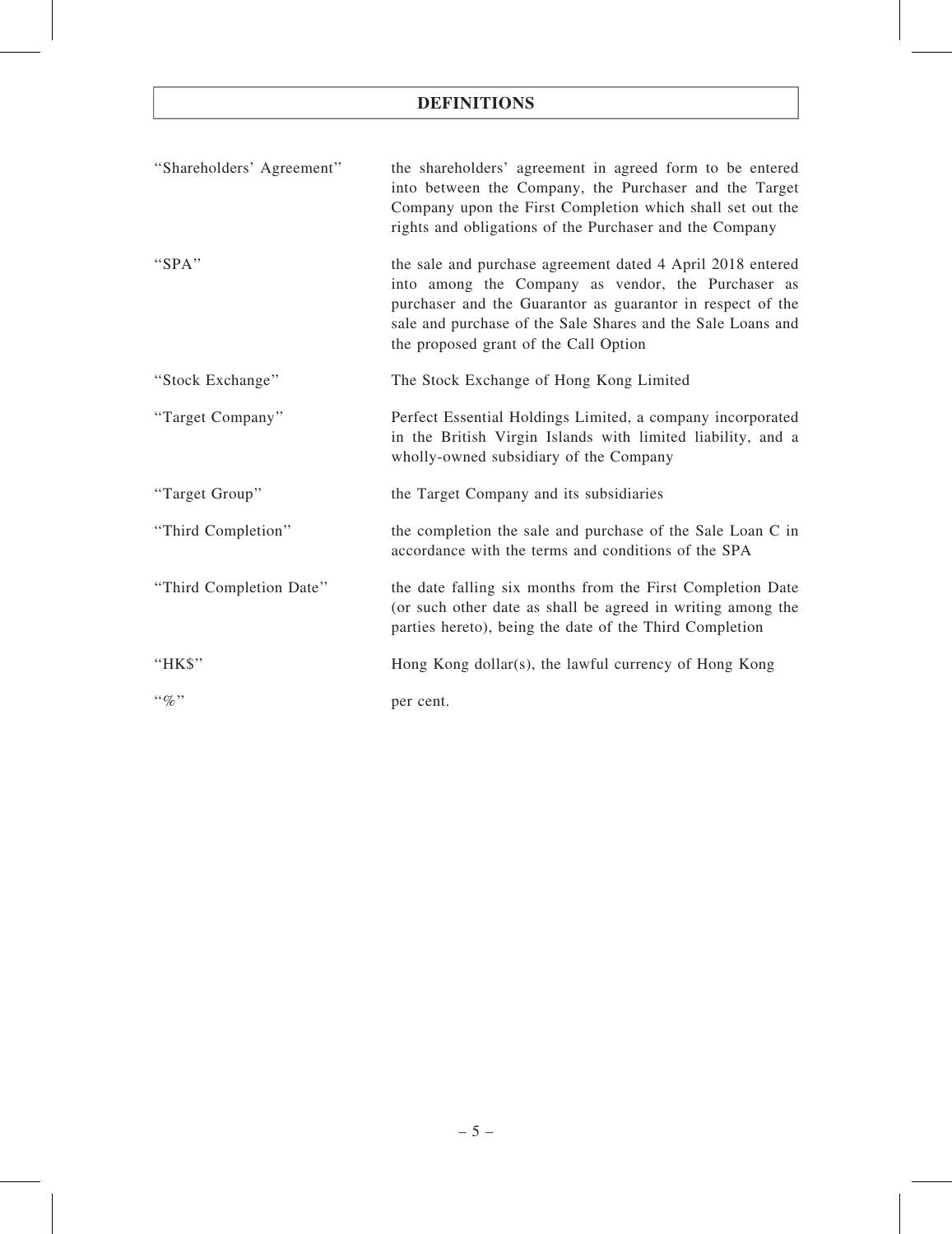# 2. 德泰新能源集團有限公司 DeTai New Energy Group Limited

(Incorporated in Bermuda with limited liability)

(Stock Code: 559)

Executive Directors Mr. Wong Hin Shek (Chairman) Mr. Chi Chi Hung, Kenneth (Chief Executive Officer) Mr. Shek Yat Him Mr. Chan Wai Ki

Non-executive Director: Mr. Chui Kwong Kau

Independent non-executive Directors Mr. Chiu Wai On Mr. Man Kwok Leung Dr. Wong Yun Kuen

Head office and principal place of business in Hong Kong: Suite 3301, 33/F. The Center 99 Queen's Road Central Hong Kong

Registered office: Clarendon House 2 Church Street Hamilton HM 11 Bermuda

25 June 2018

To the Shareholders

Dear Sir or Madam,

## (1) MAJOR AND EXEMPTED CONNECTED TRANSACTION IN RELATION TO THE DISPOSAL OF 49% EQUITY INTEREST IN PERFECT ESSENTIAL HOLDINGS LIMITED; AND (2) NOTICE OF SGM

## INTRODUCTION

Reference is made to the Announcement. The Board announced that on 4 April 2018 (after trading hours), the Company as vendor, the Purchaser as purchaser and the Guarantor as guarantor entered into the SPA, pursuant to which the Company has conditionally agreed to sell and the Purchaser has conditionally agreed to purchase the Sale Shares, representing 49% of the issued share capital of the Target Company, and the Sale Loans, subject to the terms and conditions of the SPA at a total consideration of HK\$64,484,382.2.

The purpose of this circular is to provide you with, among other things, (i) details of the Disposal, the SPA and the Call Option; and (ii) notice of the SGM.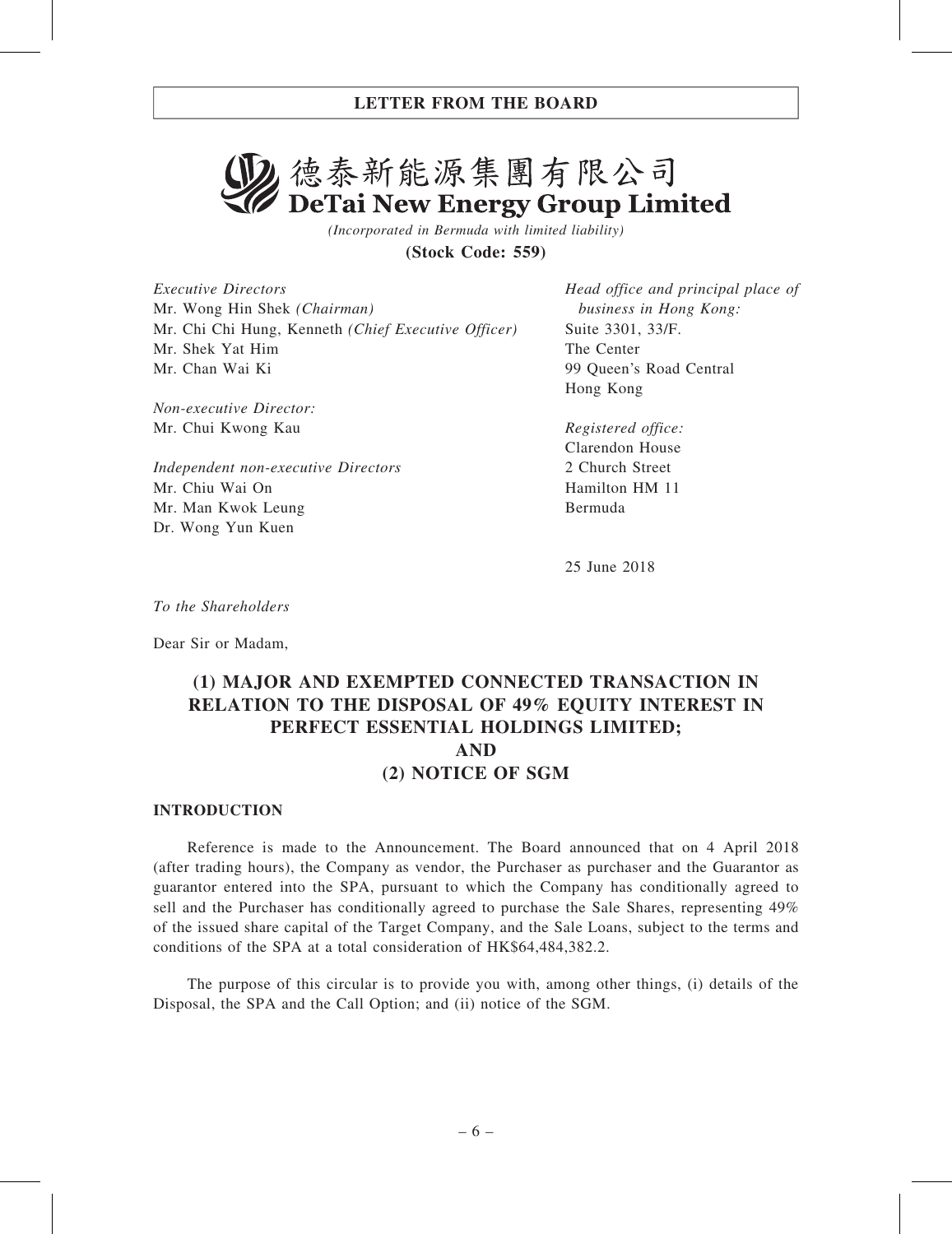### THE SPA

The principal terms of the SPA are summarised below:

#### Date:

4 April 2018 (after trading hours)

#### Parties:

| Vendor:    | the Company                  |
|------------|------------------------------|
| Purchaser: | Excellent Point Asia Limited |
| Guarantor: | Mr. Zhu Yongjun              |

The Purchaser is a company incorporated in British Virgin Islands with limited liability and is principally engaged in investment holding. As at the Latest Practicable Date, the Purchaser is wholly owned by the Guarantor, who is a director of the Target Company and certain members of the Target Group. The Purchaser is therefore a connected person of the Company at the subsidiary level.

#### Assets to be disposed of

Pursuant to the SPA, the Company has conditionally agreed to sell and the Purchaser has conditionally agreed to purchase the Sale Shares, representing 49% of the issued share capital of the Target Company, and the Sale Loans, subject to the terms and conditions of the SPA.

The Sale Loans represent 49% of the Shareholder's Loan. As at the Latest Practicable Date, the Shareholder's Loan and the Sale Loans amounted to HK\$131,600,000 and HK\$64,484,000 respectively. The principal amounts of the Shareholder's Loan and the Sale Loans are non-interest bearing.

## Consideration

The total consideration for the sale and purchase of the Sale Shares and the Sale Loans shall be HK\$64,484,382.2, which shall be apportioned as follows:

- (i) the consideration for the assignment of the Sale Loan A shall be HK\$26,320,000, being the principal amount of the Sale Loan A;
- (ii) the consideration for the assignment of the Sale Loan B shall be HK\$9,541,000, being the principal amount of the Sale Loan B;
- (iii) the consideration for the assignment of the Sale Loan C shall be HK\$9,541,000, being the principal amount of the Sale Loan C;
- (iv) the consideration for the assignment of the Sale Loan D shall be HK\$9,541,000, being the principal amount of the Sale Loan D;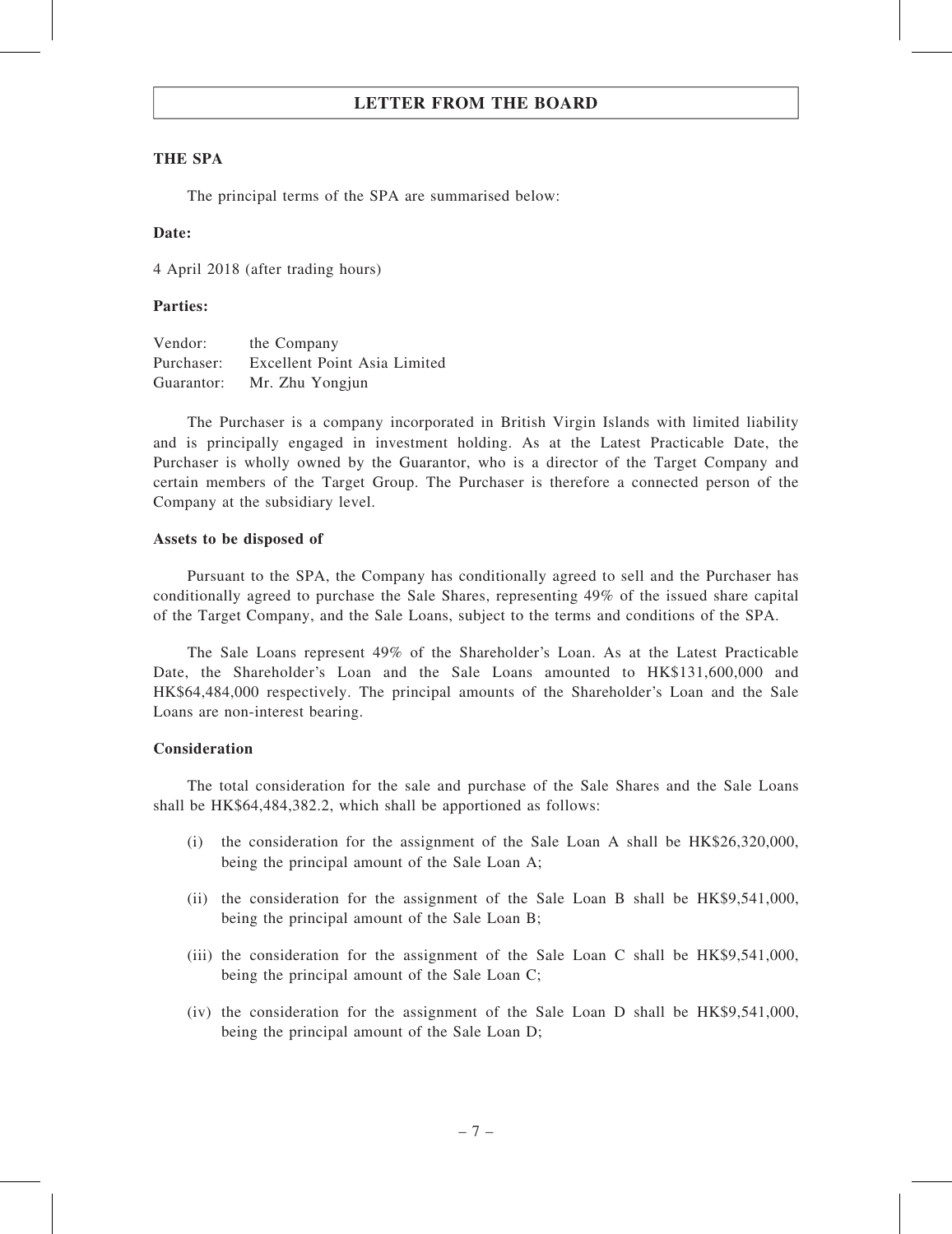- (v) the consideration for the assignment of the Sale Loan E shall be HK\$9,541,000, being the principal amount of the Sale Loan E; and
- (vi) the consideration for the transfer of the Sale Shares shall be HK\$382.2, being the par value of the Sale Shares.

The Consideration shall be payable by the Purchaser to the Company in cash in the following manner:

- (a) HK\$26,320,382.2 shall be paid to the Company within five Business Days from the date of signing of the SPA as refundable deposit under the SPA and as payment of the consideration for the Sale Shares and the Sale Loan A (the ''Deposit'');
- (b) HK\$9,541,000 shall be paid to the Company on or before the Second Completion Date as payment of the consideration for the Sale Loan B;
- (c) HK\$9,541,000 shall be paid to the Company on or before the Third Completion Date as payment of the consideration for the Sale Loan C;
- (d) HK\$9,541,000 shall be paid to the Company on or before the Fourth Completion Date as payment of the consideration for the Sale Loan D; and
- (e) HK\$9,541,000 shall be paid to the Company on or before the Fifth Completion Date as payment of the consideration for the Sale Loan E.

The Consideration was determined after arm's length negotiations between the Company and the Purchaser with reference to the aggregate amount of the Sale Loans as at the date of the SPA being HK\$64,484,000 and the HK\$ equivalent amount of the par value of the Sale Shares.

## Conditions precedent

Each Relevant Completion is conditional upon the following conditions precedent being fulfilled or waived (as the case may be):

- (a) all the representations and warranties given by the Purchaser and the Guarantor in the SPA remaining true and correct in all material respects and not misleading;
- (b) all the representations and warranties given by the Company in the SPA remaining true and correct in all material respects and not misleading;
- (c) all necessary consents, licenses and approvals (including without limitation, any approval and/or waiver as required under the Listing Rules) required to be obtained on the part of the Company and the Target Group in respect of the SPA and the transactions contemplated thereby having been obtained and remaining in full force and effect;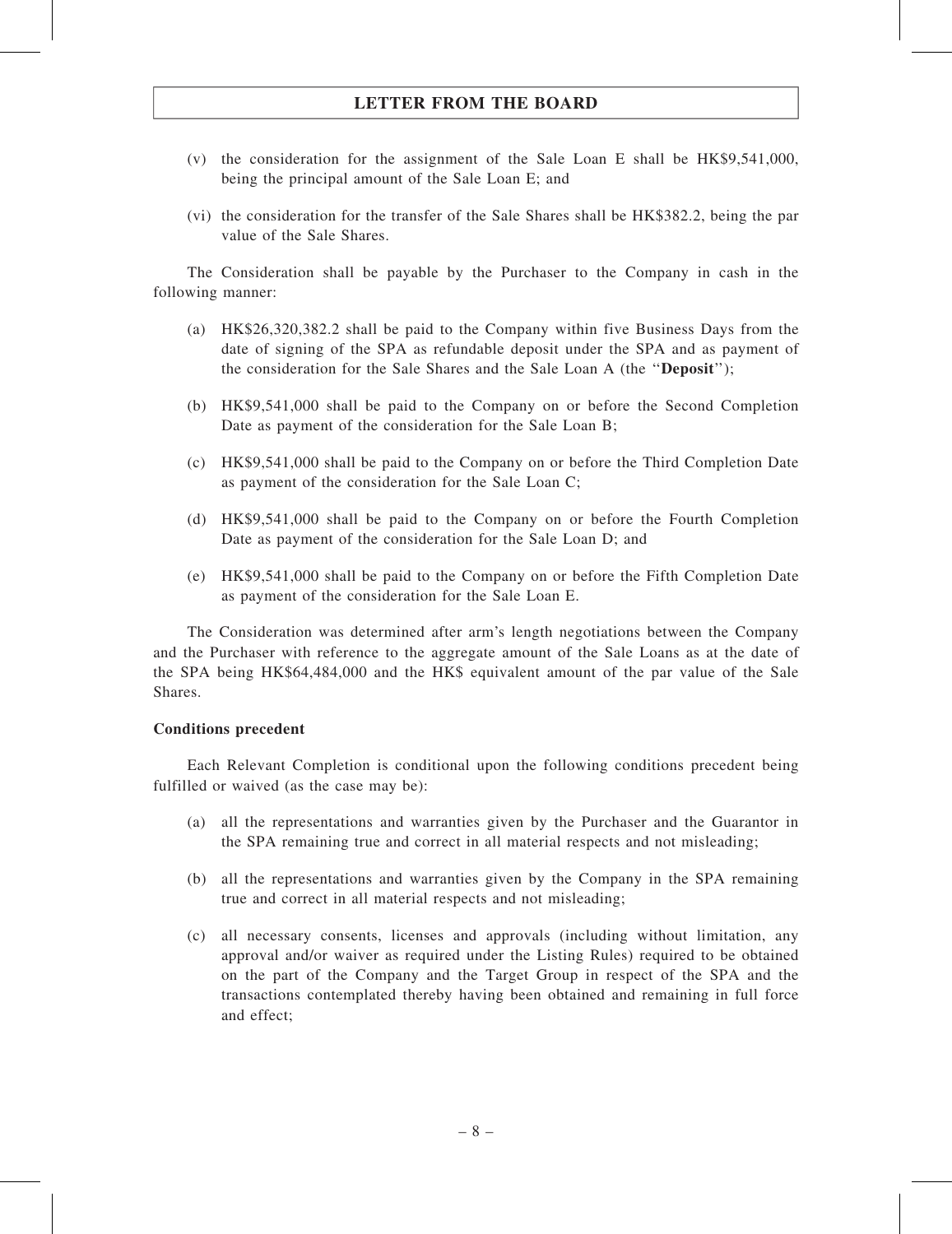- (d) all necessary consents, licenses and approvals required to be obtained on the part of the Purchaser in respect of the SPA and the transactions contemplated thereby having been obtained and remaining in full force and effect;
- (e) the passing by the Shareholders at the SGM of an ordinary resolution to approve the SPA and the transactions contemplated thereunder (including but not limited to the grant of the Call Option pursuant to the terms of the Option Deed);
- (f) the Company having received the Deposit from the Purchaser in full; and
- (g) the parties to the SPA having agreed on the terms and form of (i) the Shareholders' Agreement which shall cover, among others, the major matters as set out in the SPA; and (ii) the Option Deed, within 10 Business Days after the signing of the SPA (the "Agreed Date") (or such later date as may be agreed by the parties thereto in writing).

The Company may at any time waive (in whole or in part) the condition set out in (a) above at its sole and reasonable discretion, such waiver shall be effective only if it is made in writing and notified to the Purchaser. The Purchaser may at any time waive (in whole or in part) the condition set out in (b) above at its sole and reasonable discretion, such waiver shall be effective only if it is made in writing and notified to the Company. The other conditions set out above are incapable of being waived. If the conditions set out above have not been satisfied (or as the case may be, waived by the Company or the Purchaser) on or before 5:00 p.m. on the Long Stop Date, or the condition (g) set out above has not been fulfilled on or before the date falling 10 Business Days from the date of the SPA (or such later date as may be agreed by the parties thereto in writing), the SPA shall cease and determine, and, subject to the provisions set out below, thereafter neither party shall have any obligations and liabilities towards each other thereunder save for any antecedent breaches of the terms thereof.

Pursuant to the SPA, in the event that (aa) the SPA ceases and determines in accordance with the provisions of the SPA and none of the conditions referred to in (a), (d) and (f) above remains unfulfilled (or waived by the Company in the case of condition (a)) at 5:00 p.m. on the Long Stop Date; or (bb) the SPA ceases and determines due to the occurrence of a force majeure event or the non-fulfillment of condition (g) above, the Company shall forthwith return the Deposit received by the Company without interest to the Purchaser in full within five (5) Business Days after the Long Stop Date or the date of termination of the SPA (whichever is earlier).

Pursuant to the SPA, in the event that the SPA ceases and determines in accordance with the provisions of the SPA and one or more of the conditions referred to in (a), (d) and (f) has not been satisfied (or not being waived by the Company in the case of condition (a)) at or before 5:00 p.m. on the Long Stop Date, the Company shall be entitled to forfeit the Deposit received from the Purchaser and the Company shall be entitled to retain all such amounts received from the Purchaser.

Pursuant to the SPA, in the event that the SPA ceases and determines and one or more of the conditions (b), (c) and (e) above has not been satisfied, the Company shall forthwith return to the Purchaser the Deposit received by the Company together with the interest accrued on the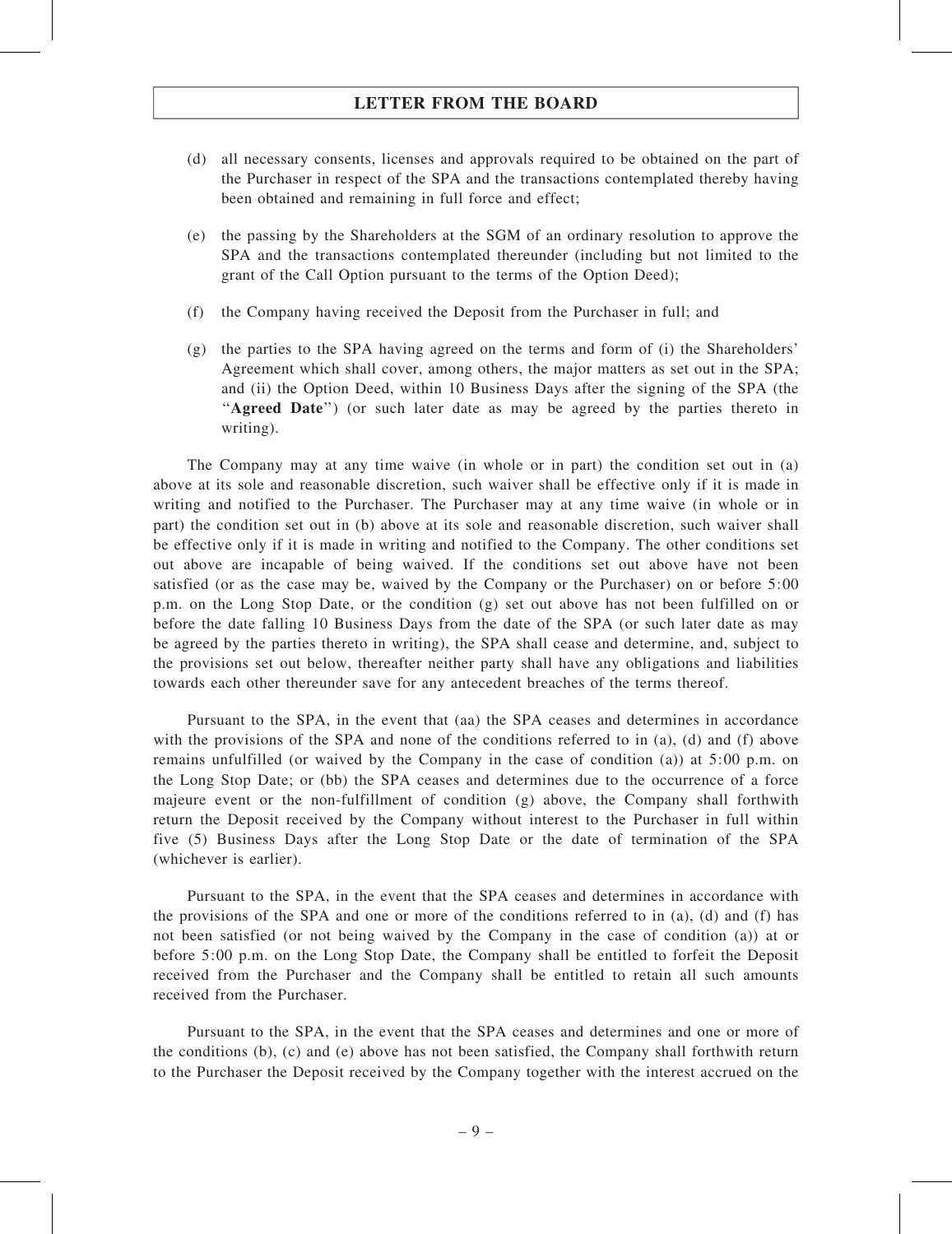Deposit at the rate of 12% per annum. Interest shall be calculated on the basis of the actual number of days elapsed based on a 365-day year and accrued on a daily basis for the period commencing from the date of payment of the Deposit and up to the date of the full and final settlement of the return of the Deposit and the interest accrued thereon.

As additional time is required to negotiate the terms and form in the Shareholders' Agreement and the Option Deed among the parties to the SPA, after arm's length negotiations, the Vendor, the Purchaser and the Guarantor entered into an extension letter on 19 April 2018 to extend the Agreed Date to not later than 27 April 2018 or such other date as the Vendor, the Purchaser and the Guarantor may agree in writing.

As at the Latest Practicable Date, (i) conditions (f) and  $(g)$  have been fulfilled; and (ii) the Company has no intention to waive condition (a) and the Purchaser has no intention to waive condition (b).

#### Undertakings by the Company before Completion

Pursuant to the SPA, the Company has undertaken to the Purchaser that, unless with the prior written consent of the Purchaser, the Company shall procure the Target Company not to (i) declare or pay any dividends to any of its shareholders; or (ii) repay the whole or part of the Shareholder's Loan from the date of the SPA up to the First Completion Date.

#### Working capital arrangement before the First Completion

Pursuant to the SPA, the Vendor shall provide all the working capital (the ''Vendor Contribution'') required for the operation of the Target Group by way of shareholder's loan(s) upon signing of the SPA and up to the First Completion Date.

The Purchaser has undertaken to the Company that it shall be responsible for financing the working capital requirements of the Target Group in proportion to its shareholding in the Target Company following the First Completion and shall advance a sum (the ''Purchaser Contribution'') equal to 49% of the Vendor Contribution as shareholder's loan to the Target Company within one month from the First Completion Date. The Purchaser Contribution shall be applied to repayment of the Vendor Contribution. For avoidance of doubt, the Purchaser shall not be responsible for any working capital requirement of the Group if the First Completion does not takes place.

Pursuant to the SPA, each of the Company and the Purchaser has agreed and undertaken that, subject to the payment of the Purchaser Contribution in full in accordance with the SPA, if the Target Group has cash in excess of its working capital requirements at the First Completion, the Company and the Purchaser shall procure the Target Company to repay, within one month from the date of the First Completion, the whole or part of the Vendor Contribution and the Purchaser Contribution in proportion to their respective shareholding in the Target Company to the extent such repayment shall not affect the working capital level necessary to maintain the normal business operation of the Target Group. Any future repayment of any other shareholder's loans of the Target Company shall be made to the Company and the Purchaser in proportion to their respective shareholding in the Target Company.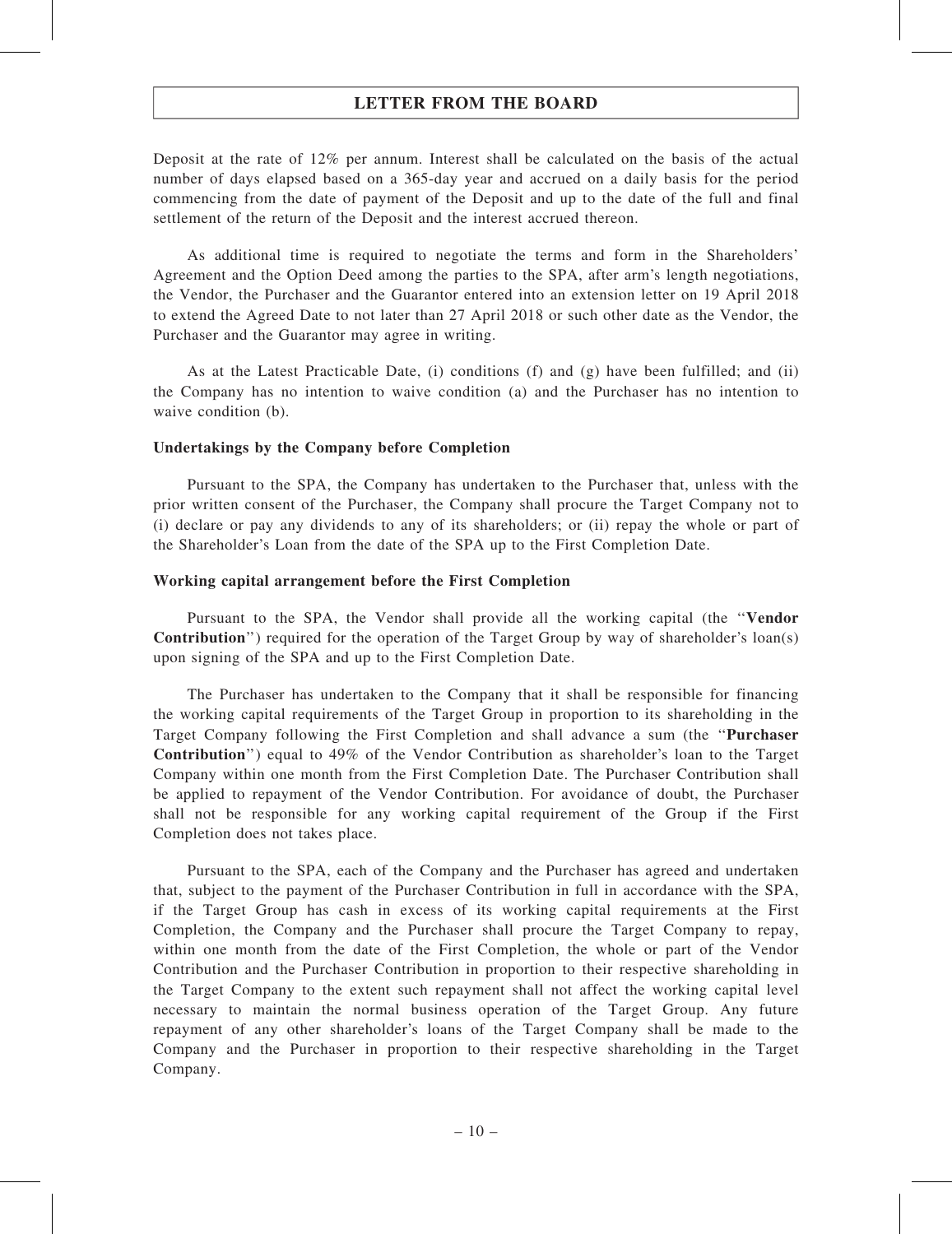### Guarantee provided by the Guarantor

Pursuant to the SPA, the Guarantor has irrevocably and unconditionally guaranteed to the Vendor the due and punctual performance of the Purchaser under the SPA. The obligations of the Guarantor shall be continuing obligations and shall not be satisfied, discharged or affected by any intermediate payment or settlement of account or any change in the constitution or control of, or the insolvency of or any bankruptcy, winding up or analogous proceedings relating to any of the parties to the SPA.

## Completion

Subject to satisfaction or waiver (as case may be) of all of the conditions precedent of the SPA, Completion shall take place at 4:00 p.m. (Hong Kong time) of the Relevant Completion Date or such other date as the parties to the SPA may agree.

Upon the First Completion, the Company will directly hold  $51\%$  equity interest of the Target Company and the Target Group will become non-wholly-owned subsidiaries of the Company. The Sale Loan A will also be assigned to the Purchaser on the First Completion Date.

The Sale Loan B will be assigned to the Purchaser on the Second Completion Date.

The Sale Loan C will be assigned to the Purchaser on the Third Completion Date.

The Sale Loan D will be assigned to the Purchaser on the Fourth Completion Date.

The Sale Loan E will be assigned to the Purchaser on the Fifth Completion Date.

Subject to the provisions of the SPA, in the event that any party fails to do anything required to be done by it on the Relevant Completion, without prejudice to any other right or remedy available to the Company, the non-defaulting party may:

- (a) defer the Relevant Completion to a day not more than 28 days after the date fixed for the Relevant Completion, and the defaulting party shall fully indemnify the nondefaulting party and keep the non-defaulting party fully indemnified in respect of all fees, costs and expenses (including legal fees) reasonably incurred by the nondefaulting party in connection with the negotiation, preparation, execution and performance of the SPA; or
- (b) proceed to the Relevant Completion so far as practicable but without prejudice to the non-defaulting party's right to the extent that the defaulting party shall not have complied with its obligations hereunder; or
- (c) rescind the SPA without liability on its part.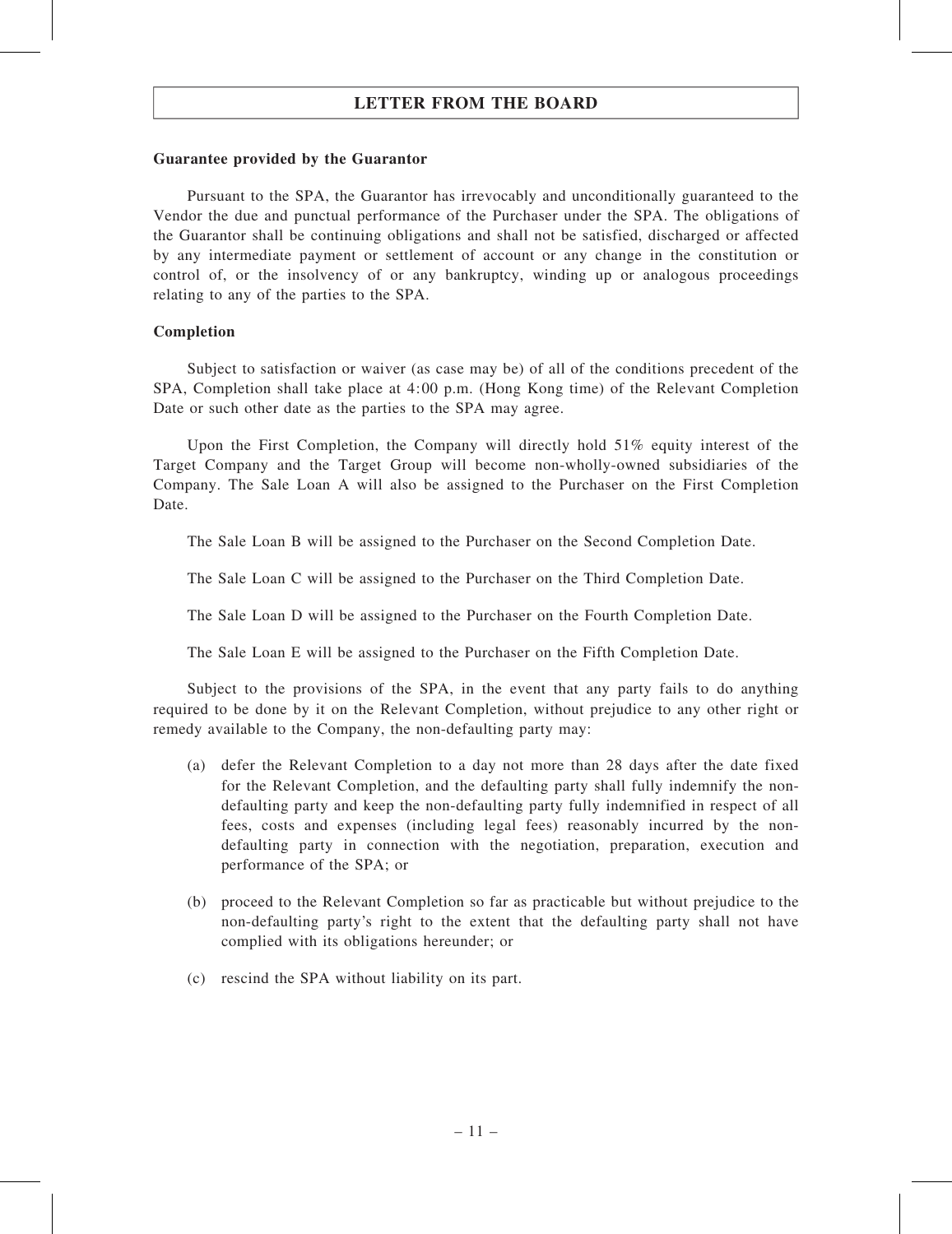Pursuant to the SPA, in the event that the Purchaser fails to do anything required to be done by it with respect to payment of the Relevant Tranche Payment on the Relevant Completion, without prejudice to any other right or remedy available to the Company, the Company may:

- (a) defer the Relevant Completion to a day not more than 28 days after the date fixed for the Relevant Completion, and the Purchaser shall pay to the Company an amount equal to the interest accrued on the Relevant Tranche Payment at the rate of 12% per annum as liquidated damages. Interest shall be calculated on the basis of the actual number of days elapsed based on a 365-day year and accrued on a daily basis for the period commencing from the date on which the Relevant Tranche Payment becomes due and up to the date of the full and final payment of such Relevant Tranche Payment; or
- (b) rescind the SPA without liability on its part.

### Security

Upon First Completion, a share charge will be created by the Purchaser in favour of the Company over 29 shares of US\$1.00 each in the share capital of the Target Company (the "Charged Shares"), representing 29% of the issued share capital of the Target Company, as security for the payment of the consideration of the Sale Loan B, the Sale Loan C, the Sale Loan D and the Sale Loan E. The Company shall enter into partial release of share charge in favour of the Purchaser to release 7 Charged Shares, 7 Charged Shares, 7 Charged Shares and 8 Charged Shares, upon full and final settlement of the consideration for the Sale Loan B, the Sale Loan C, the Sale Loan D and the Sale Loan E, respectively.

## Grant of license for use of name

Pursuant to the SPA, the Company has undertaken with the Purchaser that the Company shall grant to the Target Group a non-exclusive and non-transferable license or permission at nil consideration to use the names of ''德泰易馳'' and ''Detai EPS'' (the ''Licensed Names'') to conduct its business in the PRC commencing from the First Completion Date provided that the Target Group shall not use the Licensed Names in any manner which will or may, directly or indirectly, (i) compete with any business engaged by the Group from time to time; or (ii) cause any material adverse effect to the business, operations, financial conditions or prospects of the Group.

Pursuant to the SPA, the Purchaser covenants and agrees that, during the license period, it shall not and shall procure the Target Group not to commit or omit any act or pursue any course of conduct which, in the reasonable opinion of the Company, might tend to bring the Licensed Names or the Group into disrepute or use the Licensed Names in any way so as to damage the goodwill and reputation attaching thereto or in a manner likely to dilute the value or strength of the Licensed Names or the business, operations, financial conditions or prospects of the Group.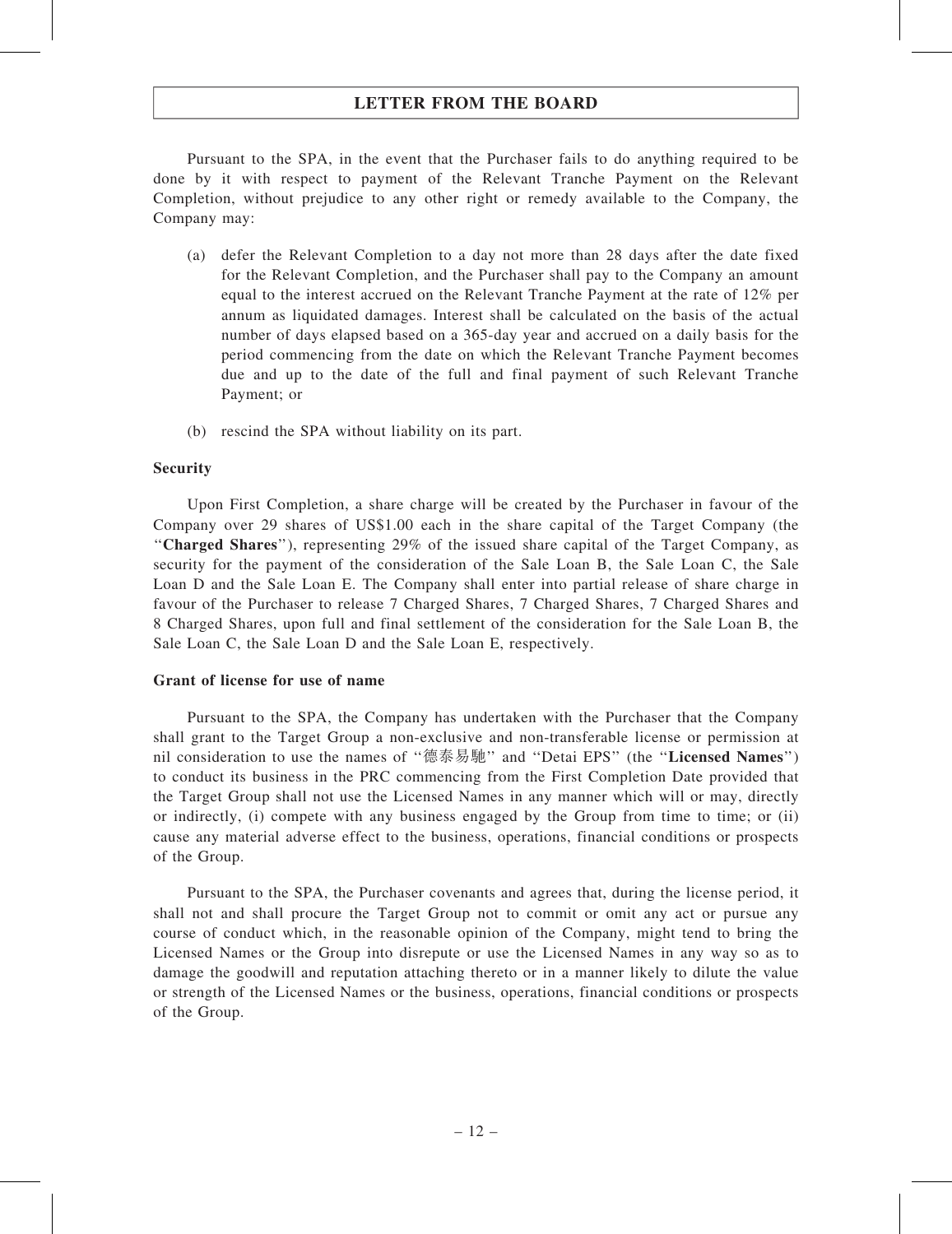If the Purchaser fails to comply with the above covenants, the Company shall be entitled to terminate the above license or permission by notice in writing and the Purchaser shall be obliged to and shall procure the Target Group to cease to use the Licensed Names upon such termination. The Purchaser further agrees to fully indemnify and keep the Company and our assigns fully indemnified on demand from and against any depletion of assets, all losses, costs and expenses (including legal expenses) which the Company may incur or sustain from or in consequence of the above covenant not being correct or fully complied with except for those arising out of or in connection with the wilful default gross negligence and/or fraudulent act of the Company or its assigns.

#### OPTION DEED

Pursuant to the SPA, the Purchaser and the Vendor shall enter into the Option Deed upon the First Completion, pursuant to which the Vendor shall grant the Purchaser the right to acquire all but not part of the Option Shares, representing 51% of the issued share capital of the Target Company, and the Option Loan, within six months from the First Completion Date.

As at the date of the SPA and as at the Latest Practicable Date, the Option Loan amounted to HK\$67,116,000.

The principal terms of the Option Deed are set out below:

### Exercise price

The exercise price (the ''Exercise Price'') of the Call Option shall be HK\$67,116,397.8, being the principal amount of the Option Loan and the HK\$ equivalent amount of the par value of the Option Shares.

#### Conditions precedent

The acquisition of the Option Shares and the Option Loan upon the exercise of the Call Option will be conditional upon the following conditions:

- (a) all necessary consents and approvals required to be obtained on the part of the Company in respect of the Option Deed and the transactions contemplated thereunder having been obtained;
- (b) all necessary consents and approvals required to be obtained on the part of the Purchaser in respect of the Option Deed and the transactions contemplated thereunder having been obtained; and
- (c) the Purchaser having served the option notice on the Company.

The conditions above are incapable of being waived. If the conditions above have not been satisfied on or before 4:00 p.m. on the last Business Day within the Option Period, the Option Deed shall cease and determine, and thereafter neither party shall have any obligations and liabilities towards each other hereunder save for any antecedent breaches of the terms thereof.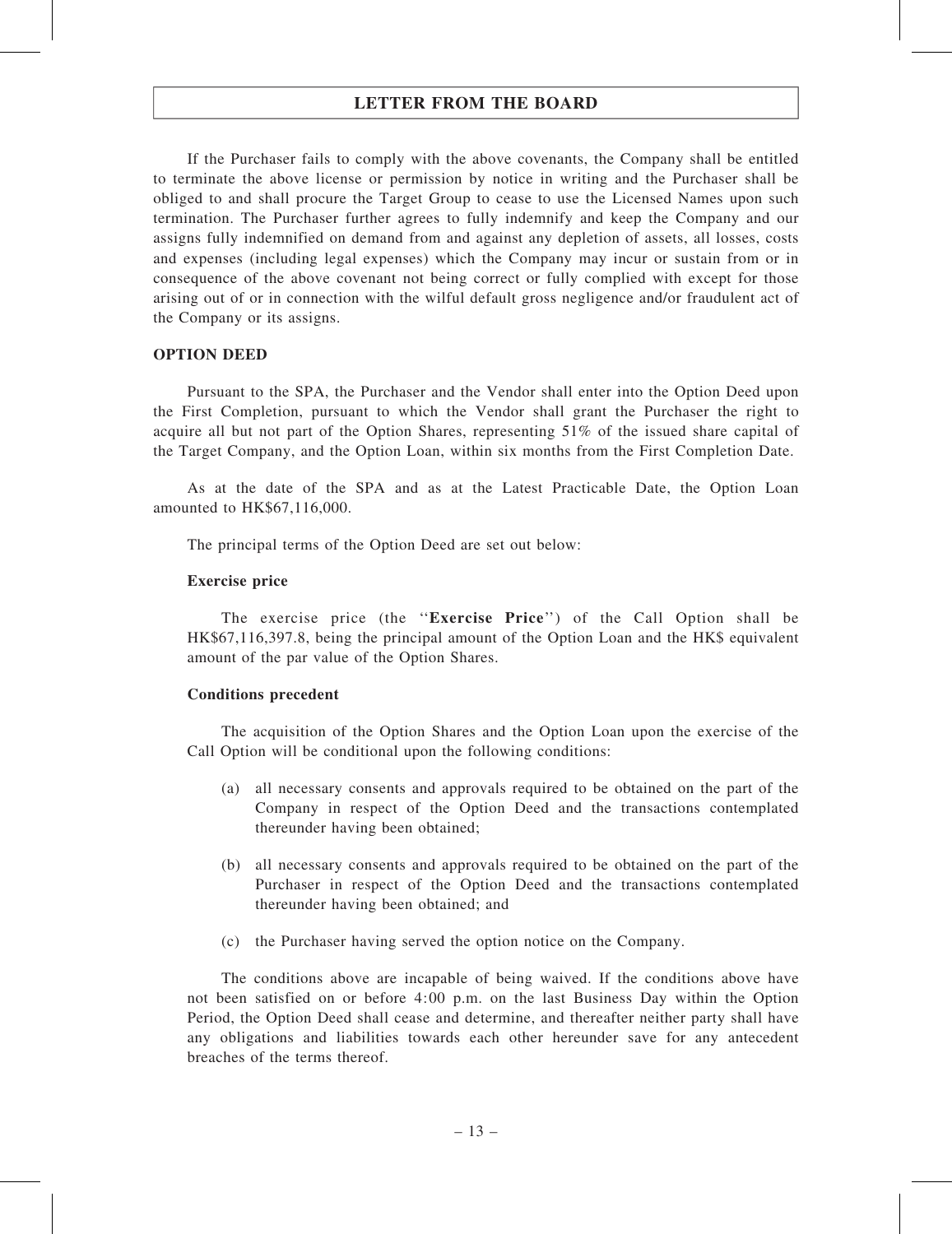#### SHAREHOLDERS' AGREEMENT

Upon the First Completion, the Purchaser and the Vendor shall enter into the Shareholders' Agreement in respect of the affairs (including but not limited to the operations, management and business) of, and the rights and obligations of the Purchaser and the Company with respect to their interests in, the Target Group.

The principal terms of the Shareholders' Agreement are set out below:

#### Board composition

Unless otherwise agreed in writing by the shareholders of the Target Company, the maximum number of directors of the Target Company holding office at any time shall be seven (7) directors.

Any shareholders of the Target Company who owns more than 50% of the issued share capital of the Target Company shall be entitled to appoint a maximum of four (4) directors to the board of directors of the Target Company, which shall constitute the majority number of the members of the board of directors of the Target Company. Any shareholder of the Target Company who owns not less than 15% but not more than 50% of the issued share capital of the Target Company shall be entitled to appoint at least one director to the board of directors of the Target Company.

The quorum for a meeting of the board of directors of the Target Company shall be two (2) directors present in person or by their alternates for the time being, one of whom shall be a nominee from the Company and one of whom shall be a nominee from the Purchaser.

The chairman of the board of directors of the Target Company shall be nominated by the Company. The chief financial officer of the Target Group shall be nominated by the Company, who shall be responsible for the financial control of the Target Group. The director nominated by the Purchaser shall be responsible for the business operation of the Target Group. Both chief financial officer and the director are responsible to the board of directors of the Target Company on the decisions made.

#### Funding

The working capital requirements of the Target Group will be met as the board of directors of the Target Company may from time to time resolve, including but not limited to by means of advances and credit from financial institutions and other third party sources on the most favourable terms reasonably obtainable as to interest, repayment and security, or by advances from the shareholders of the Target Company.

Any advances made by the shareholders of the Target Company shall, unless otherwise unanimously agreed between the shareholders of the Target Company, be unsecured and be in proportion to the shareholders' respective shareholdings in the Target Company at the material time when the advance(s) is/are made.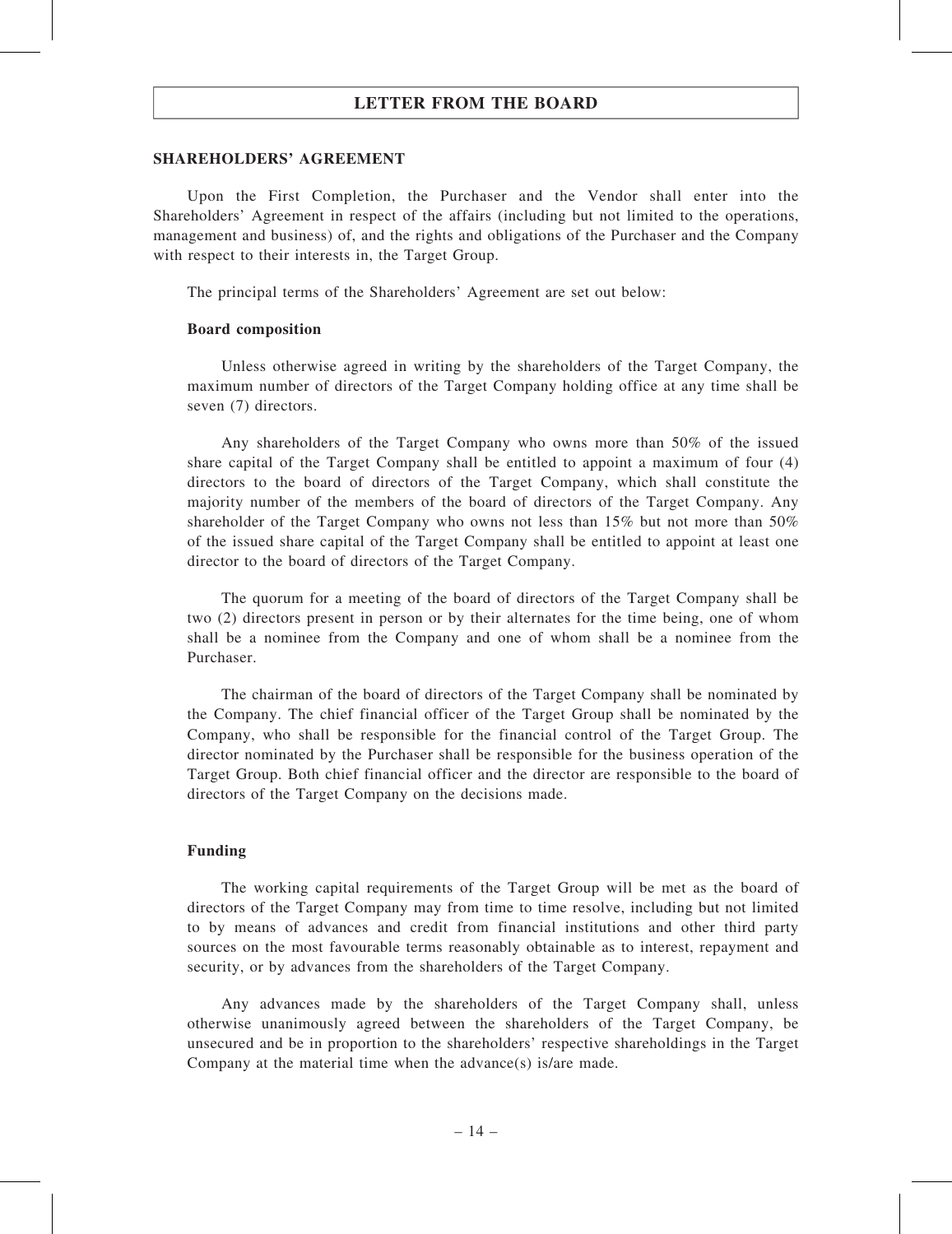The Target Company shall ensure that the board of directors of the Target Company shall approve and adopt an annual budget in the form agreed by the Company and the Purchaser (the ''Annual Budget'') for the Target Group one month before the beginning of each financial year.

#### Matters requiring unanimous consent of the shareholders of the Target Company

The shareholders of the Target Company hereby agree that during the continuance of the Shareholders' Agreement, no resolution of the board of directors of the Target Company or of the shareholders of the Target Company in general meeting shall be passed unless the unanimous consent of the shareholders of the Target Company is obtained and the shareholders of the Target Company shall procure the Target Group not to carry out any actions, which shall include but not limited to:

- (1) the winding-up, dissolution or liquidation of any company of the Target Group;
- (2) increase, reduce, cancel or in any way alter the authorised or issued share capital of the Target Company;
- (3) the alteration of the rights of the Company and the Purchaser as a shareholder of the Target Company;
- (4) the acquisition or disposal of any lease or any other interests in real property owned or occupied by any company of the Target Group or the creation of any mortgage or other encumbrance over such property;
- (5) the acquisition or disposal of any property or other asset of the Target Company or the creation of any charge or other encumbrance over such property or asset (save for in the ordinary and usual course of business of the Target Group);
- (6) the alteration of the composition of the board of directors of any company of the Target Group save as provided in the Shareholders' Agreement;
- (7) the change, appointment or removal of auditors of any company of the Target Group;
- (8) the granting of any power of attorney to a person other than a director of the Target Company or delegation of directors' powers that is out of usual authority of a director of the Target Company;
- (9) the making, declaration and payment of any dividend;
- (10) the making of any investment, capital expenditure, sale of assets, incurrence of debt or any contract obligation by the Target Group in excess of HK\$10,000,000 (whether by a single transaction or a series of related transactions) unless such investment, capital expenditure, sale of assets, incurrence of debt or any contract obligation has been specifically provided for in the Annual Budget and the business plan of the Target Group; and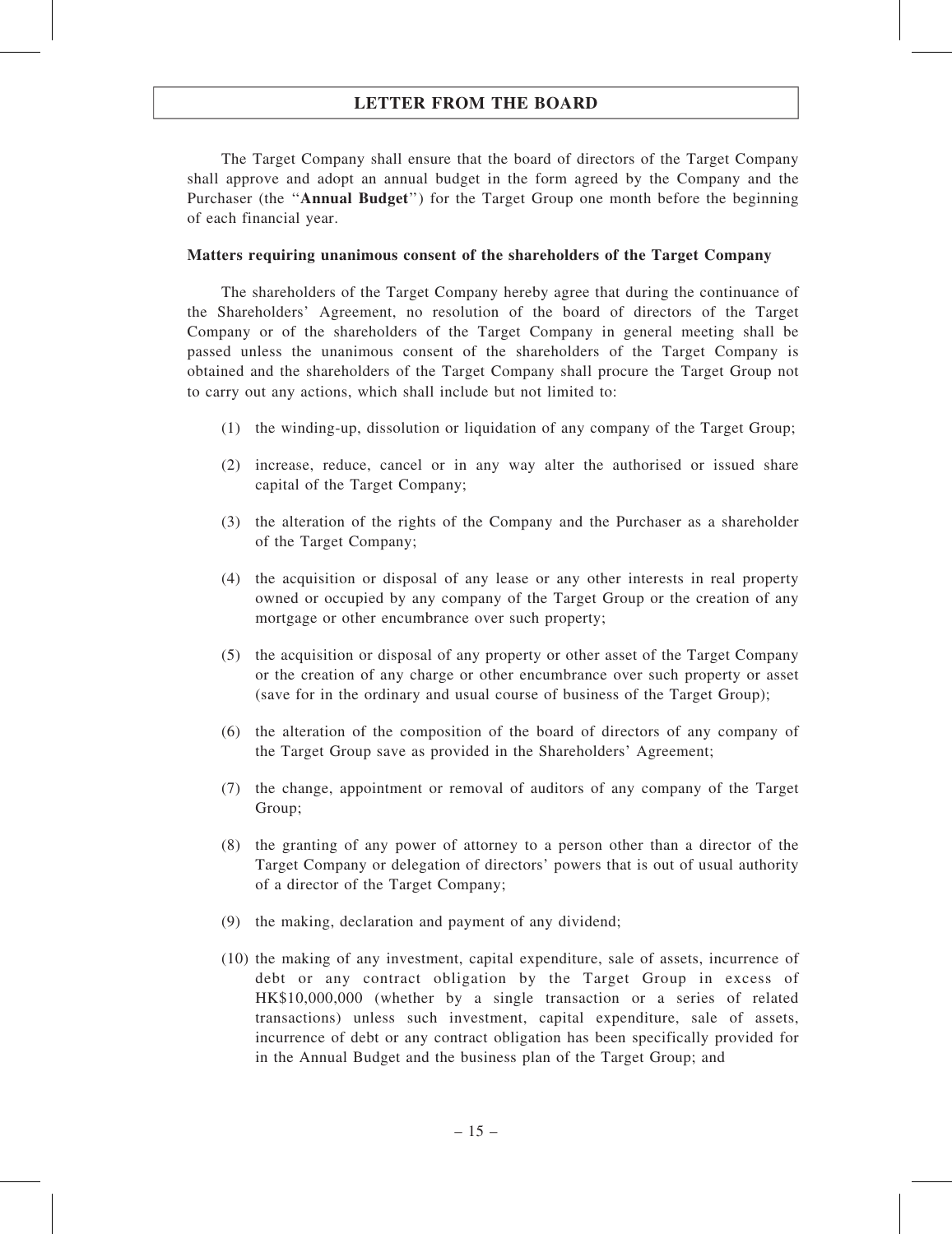(11) the alteration of the Shareholders' Agreement.

## Right of first refusal

Pursuant to the Shareholders' Agreement, if any shareholder of the Target Company proposes to sell, dispose of, or permit or suffer a transfer of the whole or any part of the shares of the Target Company held by it and registered in its name to a purchasing party (other than its affiliate(s)) by accepting a bona fide offer given by such purchasing party, the other shareholder(s) of the Target Company shall have a right of first refusal with respect to such transfer.

### Undertakings by the shareholders of the Target Company

Pursuant to the Shareholders' Agreement, each shareholder of the Target Company undertakes and covenants with the other(s) that during the continuance of the Shareholders' Agreement:

- (a) it will exercise all voting rights and powers of control available to it in relation to the Target Group so as to give full effect to the terms and conditions contained in or contemplated by the Shareholders' Agreement; and
- (b) it will support and implement all necessary proposals put forward at any directors' meeting and other meetings of any company of the Target Group to enable the affairs of the Target Group to be conducted in accordance with the Shareholders' Agreement and will refrain from acting in any manner which does not accord with the provisions of the Shareholders' Agreement.

## Termination

The Shareholders' Agreement may be terminated at any time by the written agreement of all shareholders of the Target Company or if any of the events set out below shall occur:

- (1) any shareholder of the Target Company ceased to be a shareholder of the Target Company and all the shares of the Target Company are owned by one shareholder of the Target Company; or
- (2) if an order is made or an effective resolution is passed or analogous proceedings are taken for the winding up of the Target Company other than for the purposes of amalgamation or reconstruction or if all or substantially all of the assets of the Target Company are expropriated or otherwise placed under the direct control of any government or if the Target Company is unable to pay its debts, makes a general assignment for the benefit of its creditors or has a receiver or manager appointed over all or a substantial part of its undertakings or assets.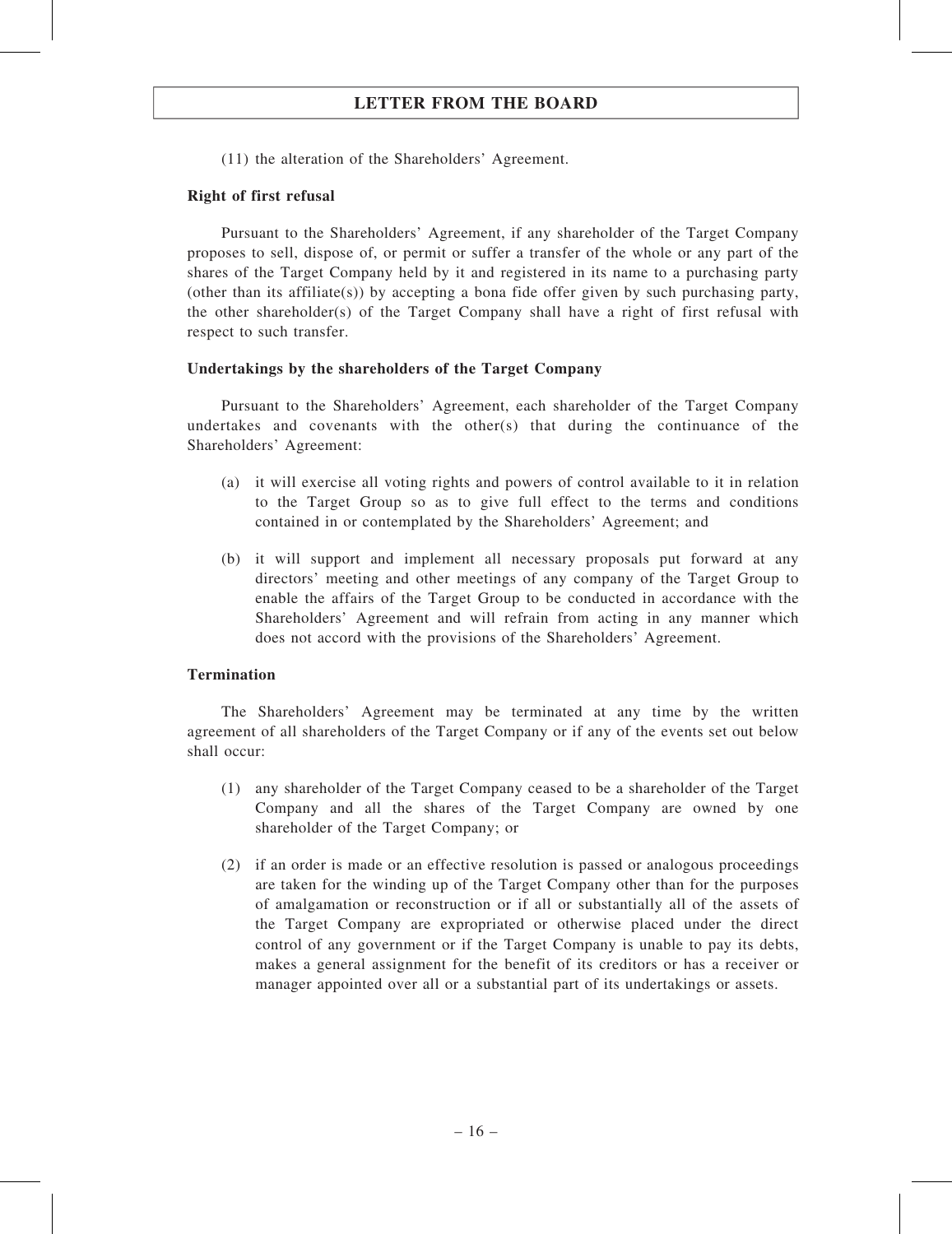#### INFORMATION ON THE PURCHASER AND THE TARGET GROUP

The Purchaser is a company incorporated in the British Virgin Islands with limited liability. The principal activity of the Purchaser is investment holding.

The Target Company, Perfect Essential Holdings Limited, is a company incorporated in the British Virgin Islands with limited liability, with an authorised share capital of US\$50,000.00 divided into 50,000 shares of US\$1.00 each, of which 100 shares have been issued and is fully paid up and is legally and beneficially owned by the Company as at the Latest Practicable Date. The Target Group is principally engaged in the development, manufacturing and distribution of a fuel additive product namely EuroAd which can reduce fuel consumption and environmental impact.

#### FINANCIAL INFORMATION OF THE TARGET GROUP

The key financial information extracted from the annual report of Emission Particle Solution Sweden AB for the financial year ended 30 April 2016 prepared in accordance with the Swedish Annual Accounts Act and the Swedish Accounting Standards Board BFNAR 2012: 1 Annual Report and Consolidated (K3) are set out below:

|                            | For the              |
|----------------------------|----------------------|
|                            | year ended           |
|                            | <b>30 April 2016</b> |
|                            | <i>SEK'000</i>       |
|                            | (audited)            |
|                            | (Note 1)             |
| Revenue                    | 7,742                |
| Net profit before taxation | 744                  |
| Net profit after taxation  | 744                  |

Note 1: The Target Company completed the acquisition of the entire share capital of Emission Particle Solution Sweden AB, being part of the Target Group on 22 December 2016.

The key financial information based on the unaudited management accounts of the Target Company for the year ended 30 June 2016 are set out below:

> For the year ended 30 June 2016 HK\$'000 (unaudited) (Note 2)

Revenue — Net (loss)/profit before taxation Net (loss)/profit after taxation

Note 2: The Target Company was incorporated in the British Virgin Islands with limited liability on 29 October 2015 and was dormant as at 30 June 2016. Other subsidiaries of the Target Group except Emission Particle Solution Sweden AB were not yet incorporated before 30 June 2016.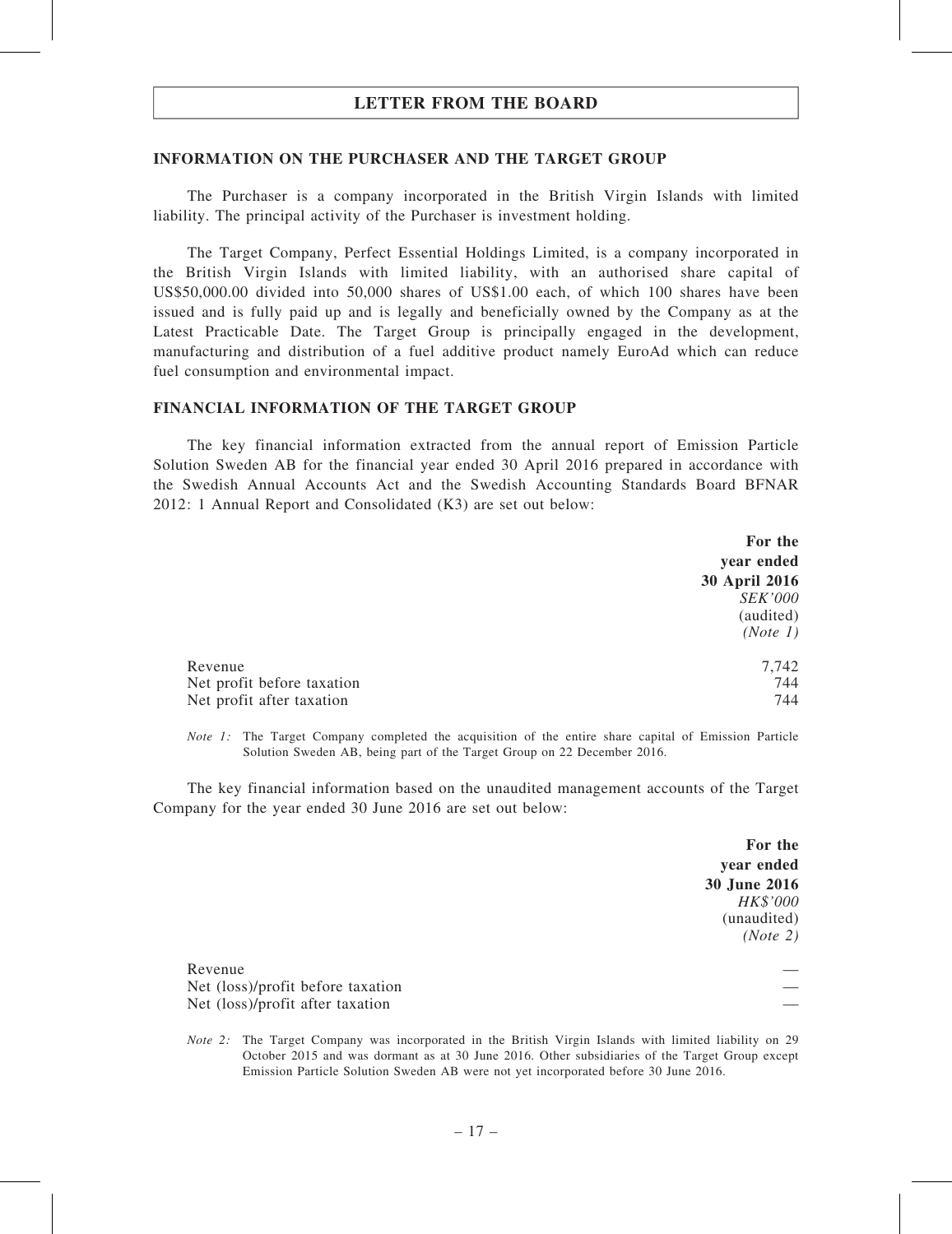The key financial information based on the unaudited consolidated financial statements of the Target Group prepared in accordance with the Hong Kong Financial Reporting Standards are set out below:

|                          | For the      |
|--------------------------|--------------|
|                          | financial    |
|                          | year ended   |
|                          | 30 June 2017 |
|                          | HK\$'000     |
|                          | (unaudited)  |
| Revenue                  | 3,492        |
| Net loss before taxation | 26,688       |
| Net loss after taxation  | 23,555       |

The unaudited consolidated net liability of the Target Group as at 30 June 2017 was approximately HK\$13 million.

### FINANCIAL EFFECT OF THE DISPOSAL AND THE USE OF PROCEEDS

Upon completion of the Disposal, the Group will hold  $51\%$  of the equity interest in the Target Company. As the Group will retain control in the Target Group, the Target Group will continue to be regarded as subsidiaries of the Group. From accounting perspective, the Disposal will be accounted for as a disposal of interest in subsidiaries without losing control. No gain or loss will be recognised by the Group. The difference between the consideration for the Sale Shares to be received by the Group and the proportionate net assets of the Target Group attributable to the non-controlling shareholder (i.e. the Purchaser) at the Completion Date shall be recognised in the equity of the Group.

If the Purchaser exercises the Call Option within six months from the First Completion Date, the Group will dispose of the remaining 51% of the equity interest in the Target Group to the Purchaser and the Group will cease to have any interest in the Target Group. The Target Group will not be regarded as subsidiaries of the Group on the completion date of transferring the Option Shares to the Purchaser and its financial result will no longer be consolidated into the Group's consolidated financial statements thereafter. Based on the unaudited financial information of the Target Group as at 28 February 2018 and assuming there are no substantial changes in the assets and liabilities of the Target Group until the date of exercise and completion of the Option Shares and the Option Loan under the Call Option, upon exercise and completion of the Option Shares and the Option Loan under the Call Option, (i), the estimated gain arising from the exercise and completion of the Option Shares and the Option Loan under the Call Option is expected to be approximately HK\$51 million; (ii) the total assets of the Group are expected to increase; and (iii) the total liabilities of the Group are expected to decrease. The actual gain arising from the exercise and completion of the Option Shares and the Option Loan under the Call Option will be reassessed upon the exercise of the Call Option by the Purchaser.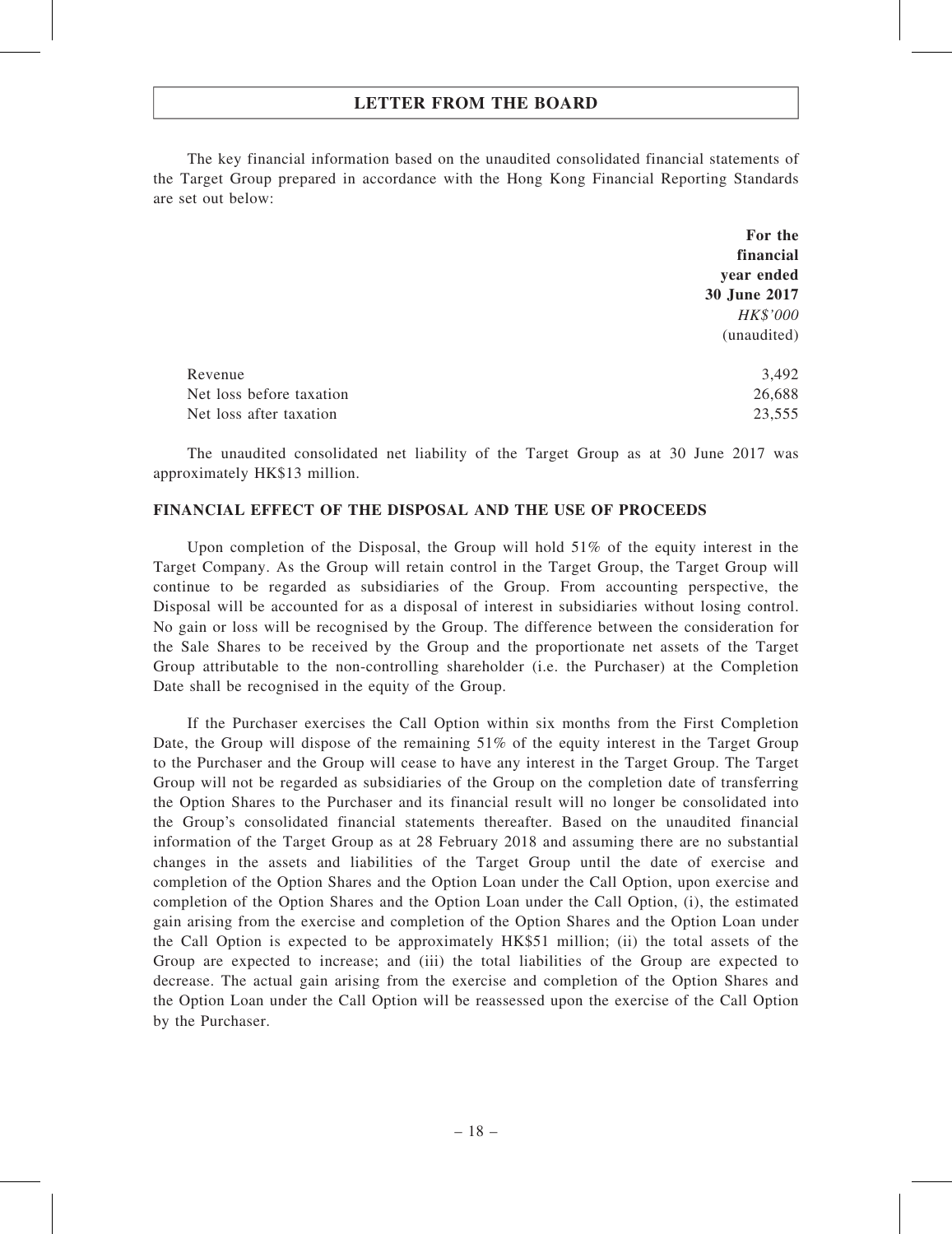The Group currently intends to use the net proceeds from the Disposal of the Sale Shares and the Sale Loans for (i) general working capital and future business development of the Target Group; and (ii) for future investment in potential new energy related business; and (iii) as general working capital of the Group.

In the event that the Purchaser exercises the Call Option, the Company will use the proceeds from the sale of the Option Shares and the Option Loan together with the proceeds from the Disposal as the general working capital of the Group.

## REASONS FOR AND BENEFITS OF THE DISPOSAL

The Group is principally engaged in (i) new energy business; (ii) hotel hospitality business; (iii) provision of money lending services; (iv) trading and distribution of liquor and wine; and (v) investments in securities and funds.

Product testing with potential customers is a prerequisite for entering the energy markets in different regions. However, the time taken to carry out product testing on the customers' plants and premises was much longer than expectation due to the constraints presented in the customers' own facilities and political influences in certain countries. The prolonged product testing phase resulted in delays in placing of sales orders from the targeted potential customers. Sales was therefore unsatisfactory and did not meet the original expectation when the new energy business was acquired in 2016. In view of the loss-making records of the Target Group for the year ended 30 June 2017 and for the period ended 31 December 2017, the Directors consider that the Disposal can bring cash inflow to the Company and lower the working capital required on the part of the Company. The Purchaser is currently seeking additional financial resources to purchase the Option Shares and the Option Loan. In the event that the Purchaser has obtained sufficient financial resources, the Purchaser can, at his discretion, exercise the Call Option to acquire the Option Shares and the Option Loan. The exercise of the Call Option would enable the Company to realise the investment and operating costs incurred in the Target Group since it became subsidiaries of the Group. Therefore, the Directors believe that the Disposal would strengthen the financial position of the Group and enhance Shareholders' values.

In determining the Consideration and the Exercise Price, the Directors took into consideration the loss-making records of the Target Group as well as the consolidated net liability of the Target Group as at 30 June 2017 and 31 December 2017 being approximately HK\$13 million (unaudited) and HK\$70 million (unaudited) respectively. As almost all the investment and operating costs in the Target Group were incurred by way of shareholder's loan in the Target Company, the Purchaser has to acquire the Sale Loans at the consideration equal to the full amount of the Sale Loans when acquiring the Sale Shares. If the Call Option is exercised, the Purchaser shall acquire the Option Loan at the consideration equal to the full amount of the Option Loan when acquiring the Option Shares. The Board considers that it is fair and reasonable for the consideration for Sale Shares and the Option Shares to be their par value.

There were no potential purchasers who had approached the Company except for the Guarantor expressing his interest in acquiring the Target Group. The Guarantor, who is a director of the Target Company and certain members of the Target Group, is familiar with the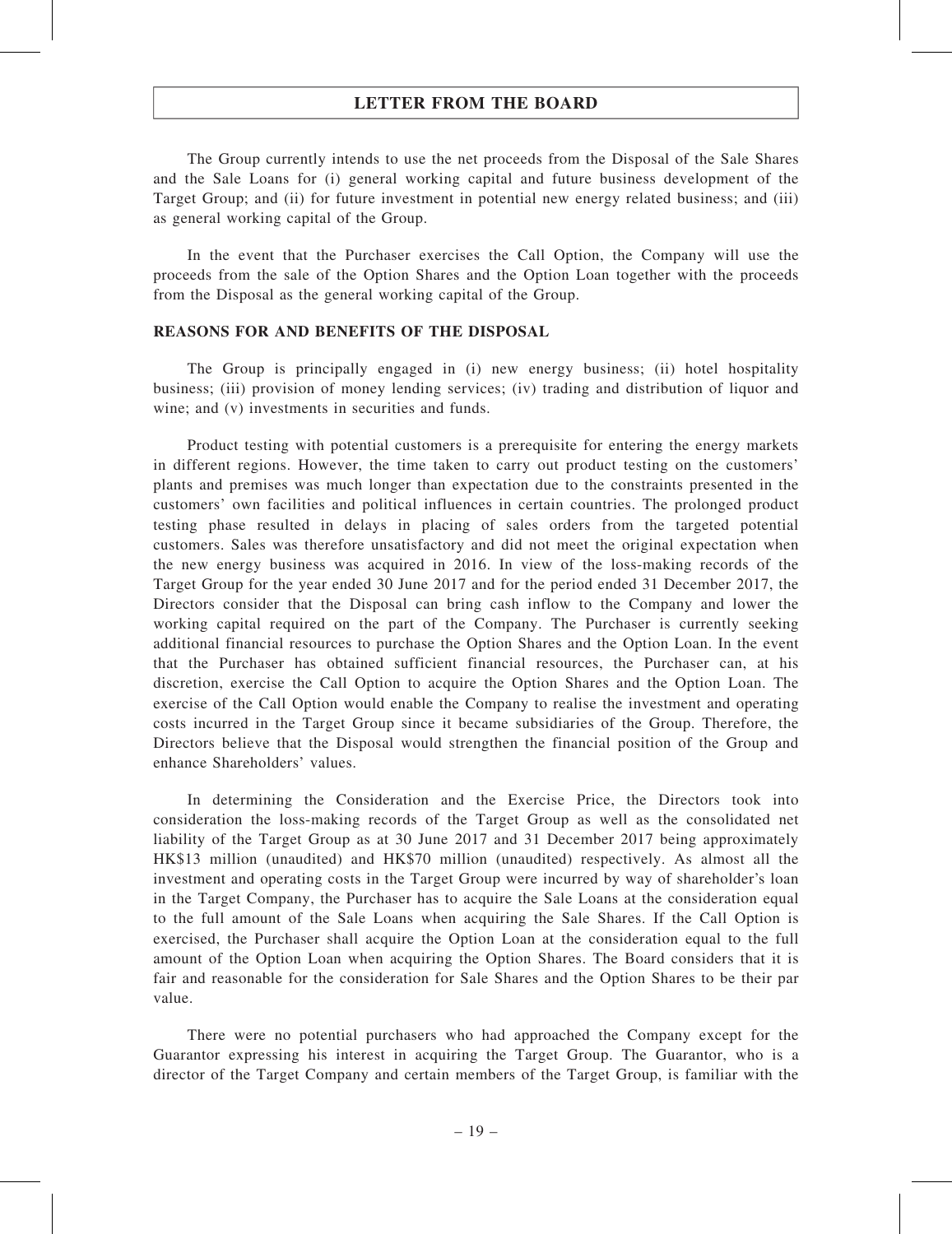business and operation of the Target Group. Given the prolonged product testing phase resulted in delays in sales orders and unsatisfactory results of the Target Group, the Company considered it would be difficult to find another purchaser who could offer terms better than those offered by the Guarantor and therefore did not attempt to approach other potential purchasers, if any.

The Directors (including the independent non-executive Directors) consider that the terms of the SPA are on normal commercial terms and are fair and reasonable and the SPA and the transactions contemplated thereunder are in the interests of the Company and the Shareholders as a whole. No Director has a material interest in the SPA and the transactions contemplated thereunder and as such, no Director was required to abstain from voting on the resolution(s) to approve the SPA and the transactions contemplated thereunder at the Board meeting.

### LISTING RULES IMPLICATIONS

As at the Latest Practicable Date, the Purchaser is wholly owned by the Guarantor, who is a director of the Target Company and certain members of the Target Group. The Purchaser is therefore a connected person of the Company at the subsidiary level, and the SPA and the transactions contemplated thereunder constitute a connected transaction of the Company under Chapter 14A of the Listing Rules. Given that (i) the Directors have approved the Disposal and the proposed grant of the Call Option; and (ii) the independent non-executive Directors have confirmed that the terms of the Disposal and the Call Option are fair and reasonable and the Disposal and the Call Option are on normal commercial terms and in the interests of the Company and its Shareholders as a whole, such connected transaction is exempted from the circular, independent financial advice and independent Shareholders' approval requirements under Chapter 14A of the Listing Rules.

As one or more of the applicable percentage ratios as set out in the Listing Rules for the Disposal and the Call Option are more than 25% but all of them are less than 75%, the Disposal together with the proposed grant of the Call Option constitute a major transaction for the Company under Chapter 14 of the Listing Rules and are subject to the reporting, announcement and Shareholders' approval requirements under the Listing Rules. An SGM will be convened by the Company to consider and, if thought fit, approve the SPA and the transactions contemplated thereunder, including the Disposal and the proposed grant of the Call Option.

The Company will seek the Shareholders' approval at the SGM for the transfer of the Option Shares and the assignment of Option Loan under the Call Option from the Company to the Purchaser when the Purchaser exercises the Call Option. The Company will comply with the relevant disclosure requirements on subsequent events in relation to the Call Option under Chapter 14 and Chapter 14A of the Listing Rules.

Shareholders and potential investors of the Company should note that Completion is subject to the fulfillment of a number of conditions precedent, there is no assurance that the Disposal will be completed. Accordingly, Shareholders and potential investors of the Company should exercise caution when dealing in the Shares.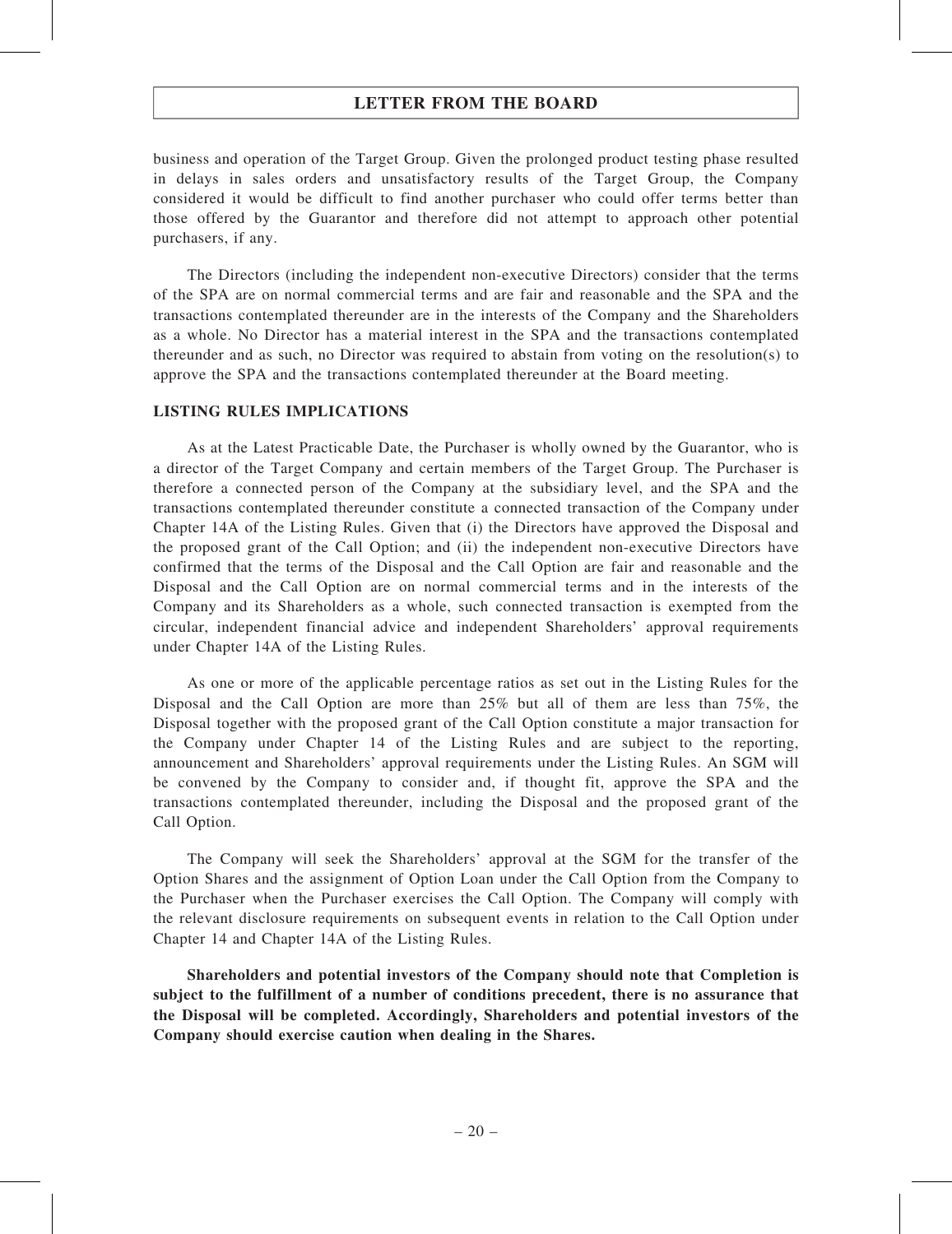#### CLOSURE OF REGISTER OF MEMBERS

The SGM is scheduled to be held on Monday, 16 July 2018. For determining the entitlement to attend and vote at the SGM, the register of members of the Company will be closed from Wednesday, 11 July 2018 to Monday, 16 July 2018, both days inclusive, during which period no transfer of Shares of the Company will be registered. In order to be eligible to attend and vote at the SGM, unregistered holders of shares of the Company should ensure that all the share transfer documents accompanied by the relevant share certificates must be lodged with the branch share registrar and transfer of the Company in Hong Kong, Tricor Tengis Limited, at Level 22, Hopewell Centre, 183 Queen's Road East, Hong Kong, for registration not later than 4:30 p.m. on Tuesday, 10 July 2018.

#### **SGM**

A notice convening the SGM to be held at Portion 2, 12th Floor, The Center, 99 Queen's Road Central, Hong Kong on Monday, 16 July 2018 at 11:00 a.m. is set out on pages SGM-1 to SGM-3 of this circular for the purpose of considering and, if thought fit, passing the resolution approving the SPA and the transactions contemplated thereunder (including but not limited to the proposed grant and exercise of the Call Option).

A form of proxy for use at the SGM is enclosed with this circular. Whether or not you are able to attend the SGM, you are requested to complete and return the enclosed proxy form in accordance with the instructions printed thereon to the Hong Kong branch share registrar and transfer office of the Company, Tricor Tengis Limited, at Level 22, Hopewell Centre, 183 Queen's Road East, Hong Kong as soon as possible but in any event not less than 48 hours before the time appointed for holding the SGM or at any adjournment thereof (as the case may be). Completion and return of the proxy form will not preclude you from attending and voting in person at the SGM, or at any adjournment thereof (as the case may be) if you so wish.

The Company has obtained an irrevocable undertaking from Mr. Tong Liang (佟亮), being the holder of 4,404,651,375 Shares (representing approximately 28.06% of the issued share capital of the Company as at the Latest Practicable Date), that, among other things, he shall vote in favour of the SPA and the transactions contemplated thereunder at the SGM.

In accordance with the Listing Rules, any Shareholder who has a material interest in the SPA shall abstain from voting on the resolution(s) to approve the SPA and the transactions contemplated thereunder at the SGM. As at the Latest Practicable Date, the Purchaser and the Guarantor and their respective associates hold 608,300,000 Shares in aggregate, representing approximately 3.9% of the issued share capital of the Company. The Purchaser, the Guarantor and their respective associates will therefore abstain from voting on the relevant resolution(s) at the SGM accordingly.

Pursuant to Rule 13.39(4) of the Listing Rules, any vote of Shareholders at a general meeting must be taken by poll except for purely procedural or administrative matters. Accordingly, all the proposed resolutions will be put to vote by way of poll at the SGM.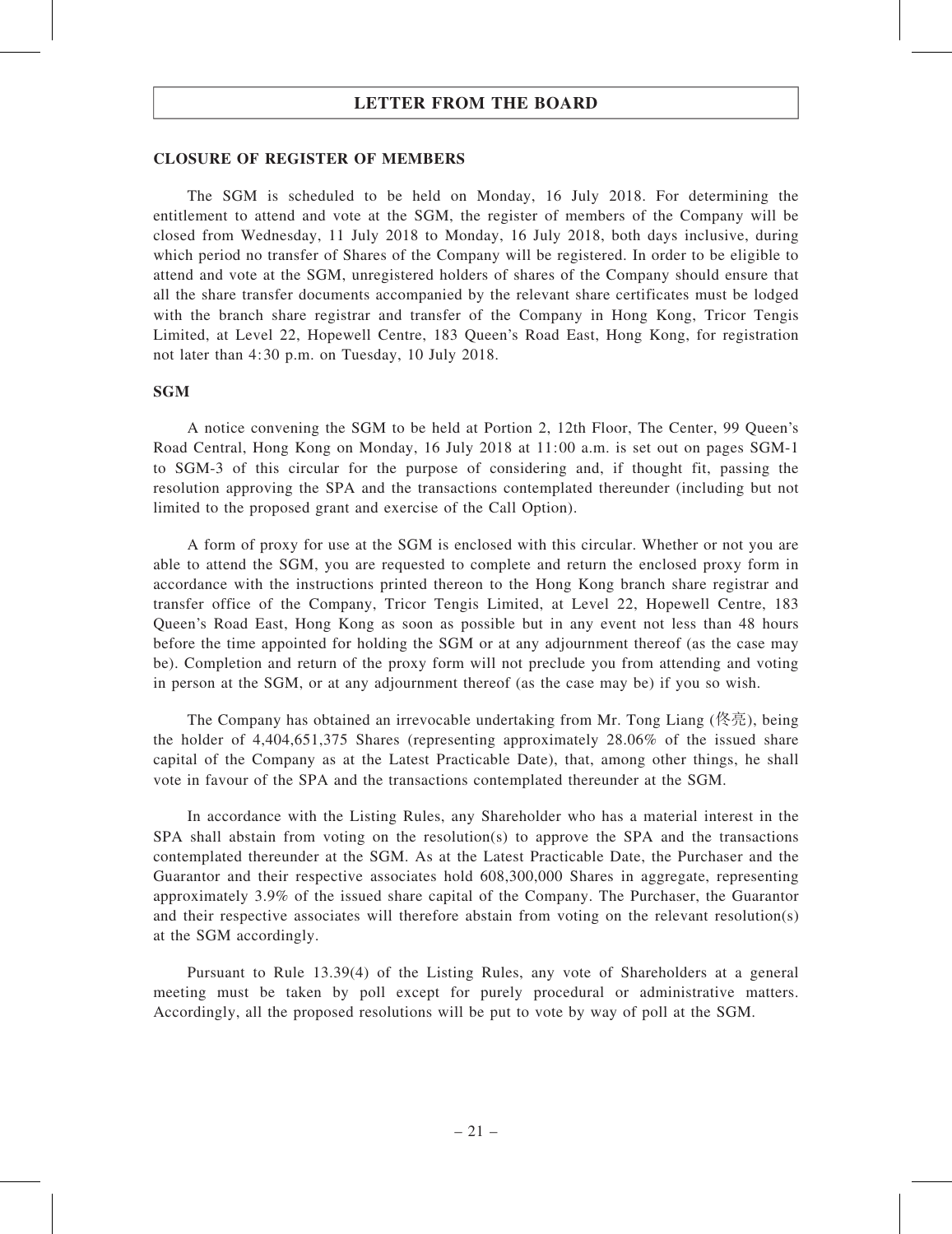#### RECOMMENDATION

The Directors (including the independent non-executive Directors) consider that the terms of the SPA and the transactions contemplated thereunder (including but not limited to the proposed grant and exercise of the Call Option) are on normal commercial terms, fair and reasonable and in the interests of the Company and the Shareholders as a whole. Accordingly, the Directors recommend that the Shareholders to vote in favour of the ordinary resolution to be proposed at the SGM to approve the SPA and the transactions contemplated thereunder.

## ADDITIONAL INFORMATION

Your attention is also drawn to the additional information set out in the appendices to this circular.

> By order of the Board DeTai New Energy Group Limited Wong Hin Shek Chairman and executive Director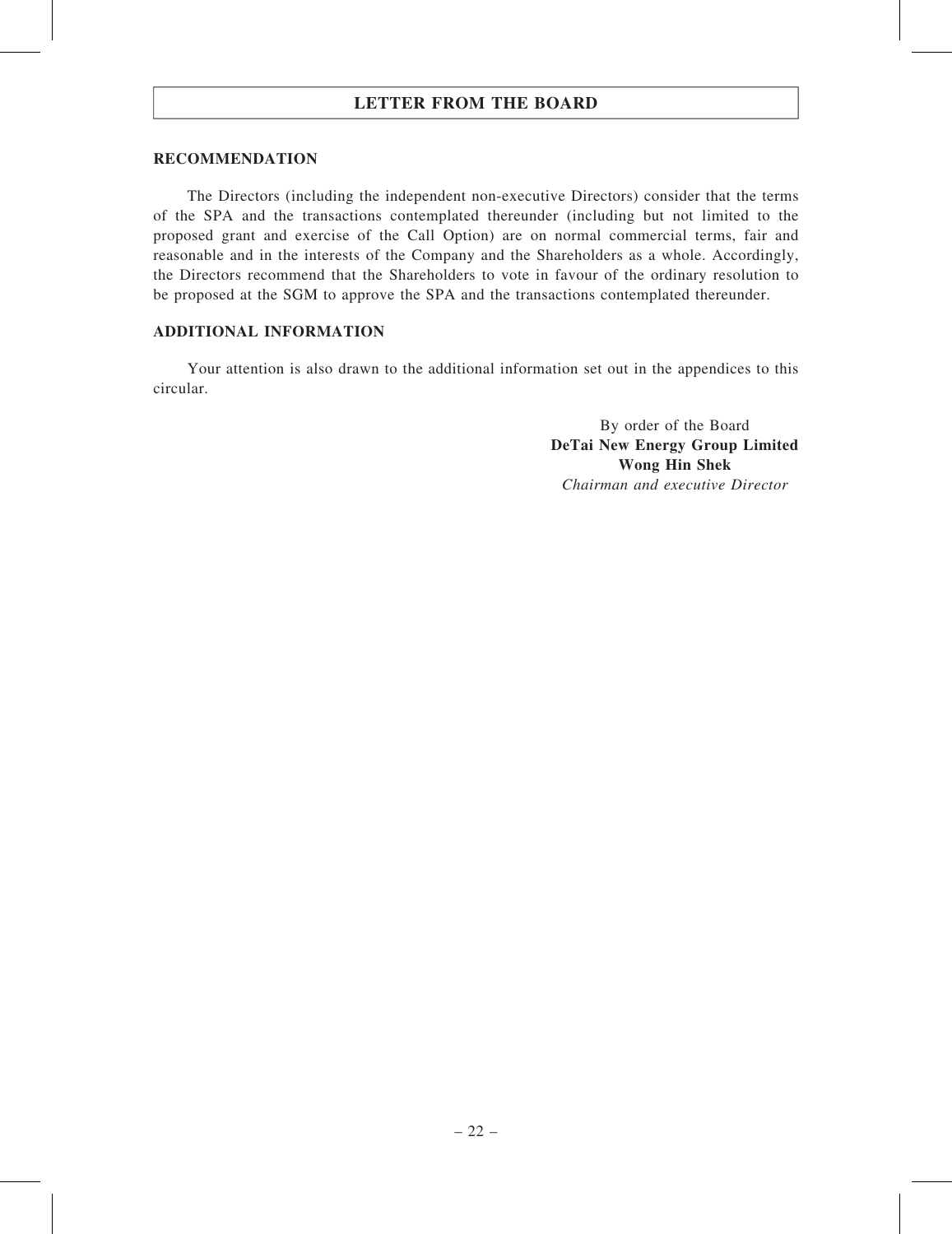### 1. FINANCIAL INFORMATION OF THE GROUP

Details of the financial information of the Group for (i) each of the three years ended 30 June 2015, 2016 and 2017; and (ii) the six months ended 31 December 2017 are disclosed in the annual reports of the Company for the years ended 30 June 2015, 2016 and 2017 and the interim results announcement for the six months ended 31 December 2017, respectively. These annual reports and the interim report are published on the website of the Stock Exchange (http://www.hkex.com.hk) and the website of the Company (http://www.detai-group.com).

### 2. INDEBTEDNESS

As at the close of business on 30 April 2018, being the latest practicable date for the purpose of preparing the indebtedness statement prior to the printing of this circular, the Group had outstanding borrowings of totalling approximately HK\$204,964,000, details of which are set out below:

|                                         | Approximately |
|-----------------------------------------|---------------|
|                                         | HK\$'000      |
| Bank borrowings and overdrafts, secured | 148.964       |
| Other borrowings, unsecured             | 56,000        |

As at 30 April 2018, the Group's bank borrowings and overdrafts were secured by freehold land and buildings in Japan, certain bank balances, the entire equity interest of a subsidiary of the Group and the corporate guarantees executed by certain subsidiaries within the Group.

As at 30 April 2018, the Group's unsecured other borrowings with principal amount of HK\$56,000,000, which bear interest at 18% per annum, were guaranteed by the Company.

For the purpose of this statement of indebtedness, foreign currency amounts have been translated into HK\$ at the appropriate exchange rates prevailing as at the close of business on 30 April 2018.

Save as disclosed above and apart from intra-group liabilities and normal trade and other payables, at the close of the business on 30 April 2018, the Group did not have any loan capital issued or agreed to be issued, debt securities issued and outstanding, authorised or otherwise created but unissued, bank overdrafts or loans or term loans, other borrowings or other similar indebtedness, liabilities under acceptances, acceptance credits, debentures, mortgages, charges, finance lease or hire purchase commitments, guarantees or contingent liabilities.

The Directors confirm that, save as disclosed therein, there has not been any material change in the indebtedness, contingent liabilities and commitments of the Group since 30 April 2018.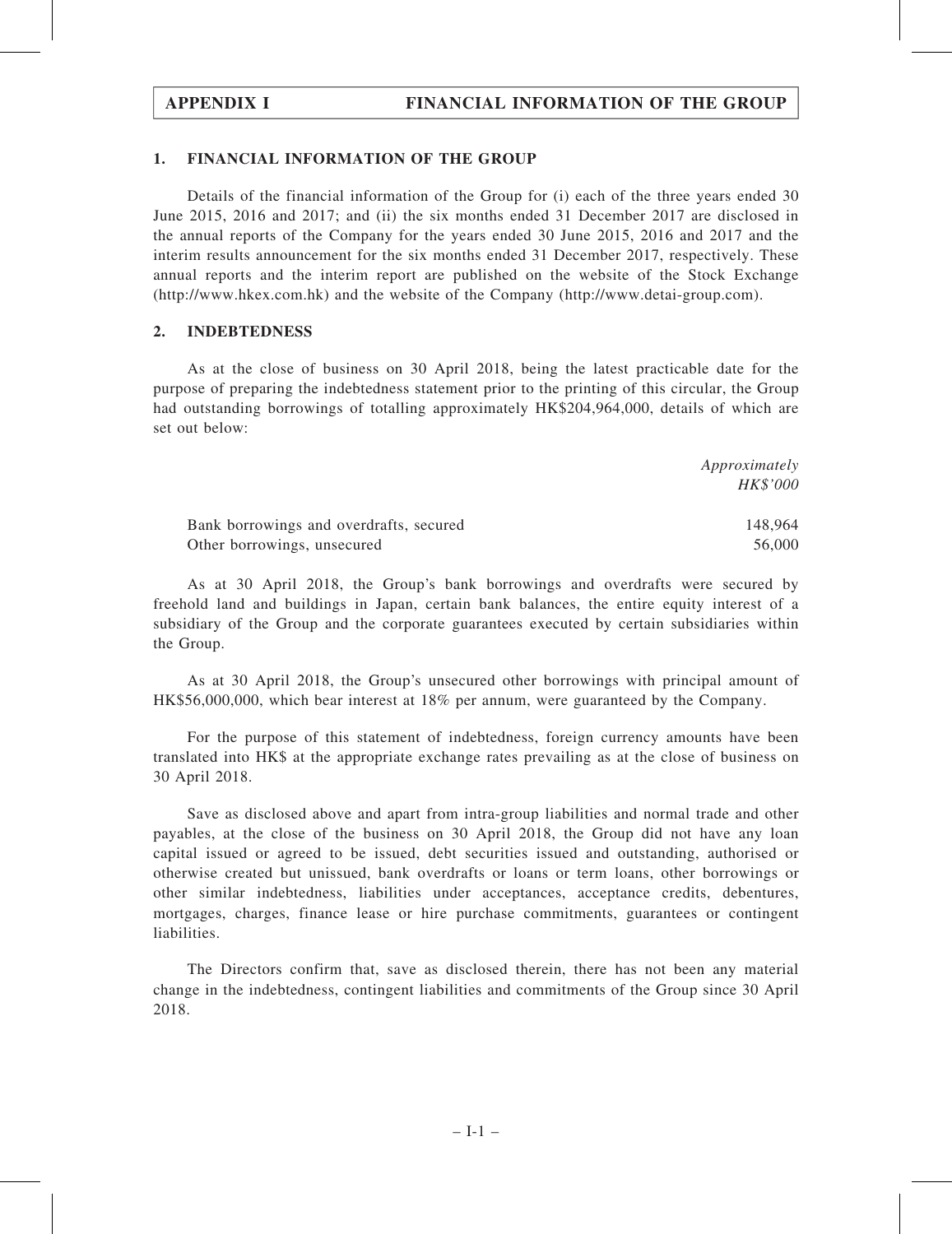## 3. WORKING CAPITAL

The Directors, after due and careful consideration, are of the opinion that, in the absence of unforeseeable circumstances, taking into account the financial resources available to the Group and the estimated net proceeds from the Disposal, the Group will have sufficient working capital for its present requirements for at least the next twelve months following the date of this circular.

## 4. FINANCIAL AND TRADING PROSPECTS OF THE GROUP

As at the Latest Practicable Date, the Group is principally engaged in five business segments, (i) hotel hospitality business; (ii) provision of money lending services; (iii) new energy business; (iv) trading and distribution of liquor and wine; and (v) investments in securities and funds.

For the year ended 30 June 2017, the Group recorded a revenue of approximately HK\$44.2 million, representing an increase of about 169% over the last year. Loss for the year attributable to owners of the Company was approximately HK\$144.4 million, representing a decrease of about 71% compared to the last year. The decrease in net loss was mainly attributable to (i) the decrease in impairment loss on goodwill and intangible assets of approximately HK\$363.0 million and HK\$91.3 million respectively and (ii) the decrease in share based payment expenses of approximately HK\$39.5 million as compared to that for the corresponding year of 2016.

For the six months ended 31 December 2017, the Group recorded a revenue of approximately HK\$26.8 million, representing an increase of about 106% over the last period. Loss for the period attributable to owners of the Company was approximately HK\$65.5 million while that of last period was HK\$8.2 million. The increase in the net loss was mainly attributable to (i) the impairment loss on goodwill and intangible asset of the new energy business; (ii) the general and administrative expenses recorded from the new energy business and hotel hospitality business; and (iii) the absence of gain on derecognition of available-forsale investments as compared to that for the corresponding period of 2016.

For the year ended 30 June 2017 and for the six months ended 31 December 2017, the Target Group recorded losses. Product testing with potential customers is a prerequisite for entering the energy markets in different regions. However, the time taken to carry out product testing on the customers' plants and premises was much longer than expectation due to the constraints presented in the customers' own facilities and political influences in certain countries. The prolonged product testing phase resulted in delays in placing of sales orders from the targeted potential customers. Sales was therefore unsatisfactory and did not meet the original expectation when the new energy business was acquired in 2016. In view of the lossmaking records of the Target Group, the Directors consider that the Disposal can bring cash inflow to the Company and lower the working capital required on the part of the Company. The exercise of the Call Option would enable the Company to realise the investment and operating costs incurred in the Target Group since it became subsidiaries of the Group. As at the Latest Practicable Date, the Group has no other subsidiaries operating the new energy business apart from the Target Group. Save as aforementioned, the Group will continue to seek and explore business development opportunities in the new energy business in future. Should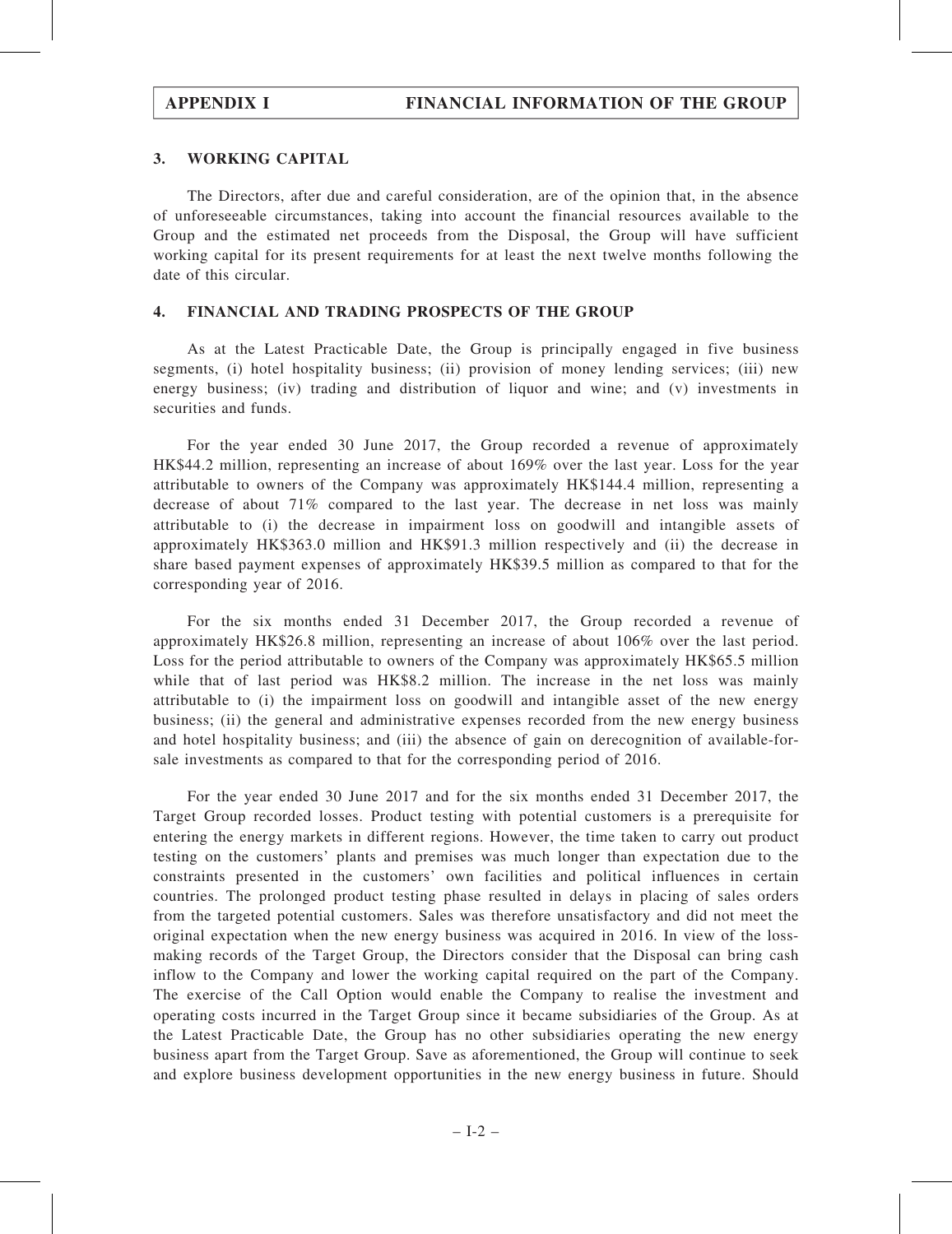there be any suitable target the Company may make investment in the new energy business by way of acquisition. As at the Latest Practicable Date, the Company did not identify any suitable target.

Hotel hospitality business is the core business of the Group which generates satisfactory income to the Group. The hotel, One Niseko Resort Towers, is located in the famous Japanese skiing destination of Niseko, Hokkaido, Japan. Niseko is one of the famous ski resort areas in Japan and is well known for its heavy light powder snow and spectacular backcountry. In recent years, Niseko has become a year round resort destination and is experiencing a rapid increase in foreign visitors and interest especially from China and South East Asia who have been responsible for popularising the resort area with the skiing/snowboarding community outside Japan. In view of the large potential growth in tourism in Japan driven by the Tokyo Olympics 2020 and the enactment of the Integrated Resort Laws in Japan, the Group is confident that the resort towers will allow the Group to achieve further diversification in our business portfolio and manage a steady income stream.

References are made to the JV announcements in relation to the formation of the JV Company. The principal activities of the JV Company are research and development, production and distribution of new energy and renewable energy, corporate management, financial services and investment and related business. The other shareholder of the JV Company is Zhongke International Capital Limited whose holding company is 中科建設開發總  $\triangle$ 司 (Bureau of Construction and Development Company) (the "**Bureau**", together with its subsidiaries, the "**Zhongke Group**"), which is a leading national enterprise in China. In recent years, the Bureau has expanded its scope from construction and engineering into, including but not limited to, investment and financing and new energy. Given the experience of the Zhongke Group in investment and financing together with its reputation and vast business network in China market, the Group could leverage these advantages to step into financial services and investment sectors in both Hong Kong and China. It is expected that Zhongke Group will contribute more on the operation of the JV Company which will give greater flexibility in future development of the JV Company.

The money lending business provides a relatively stable income to the Group and the Group would invest more resources to expand this business in the future.

The Group will continue to identify investment and business development opportunities conservatively and seriously, to better utilise its capital to expand the scope of business, to explore potential projects and to acquire good quality assets so as to enhance its long-term return of the shareholders of the Company.

## 5. MATERIAL ADVERSE CHANGE

As at the Latest Practicable Date, the Directors are not aware of any material adverse change in the financial or trading position of the Group as at 30 June 2017, the date to which the latest published audited financial statements of the Group were made up.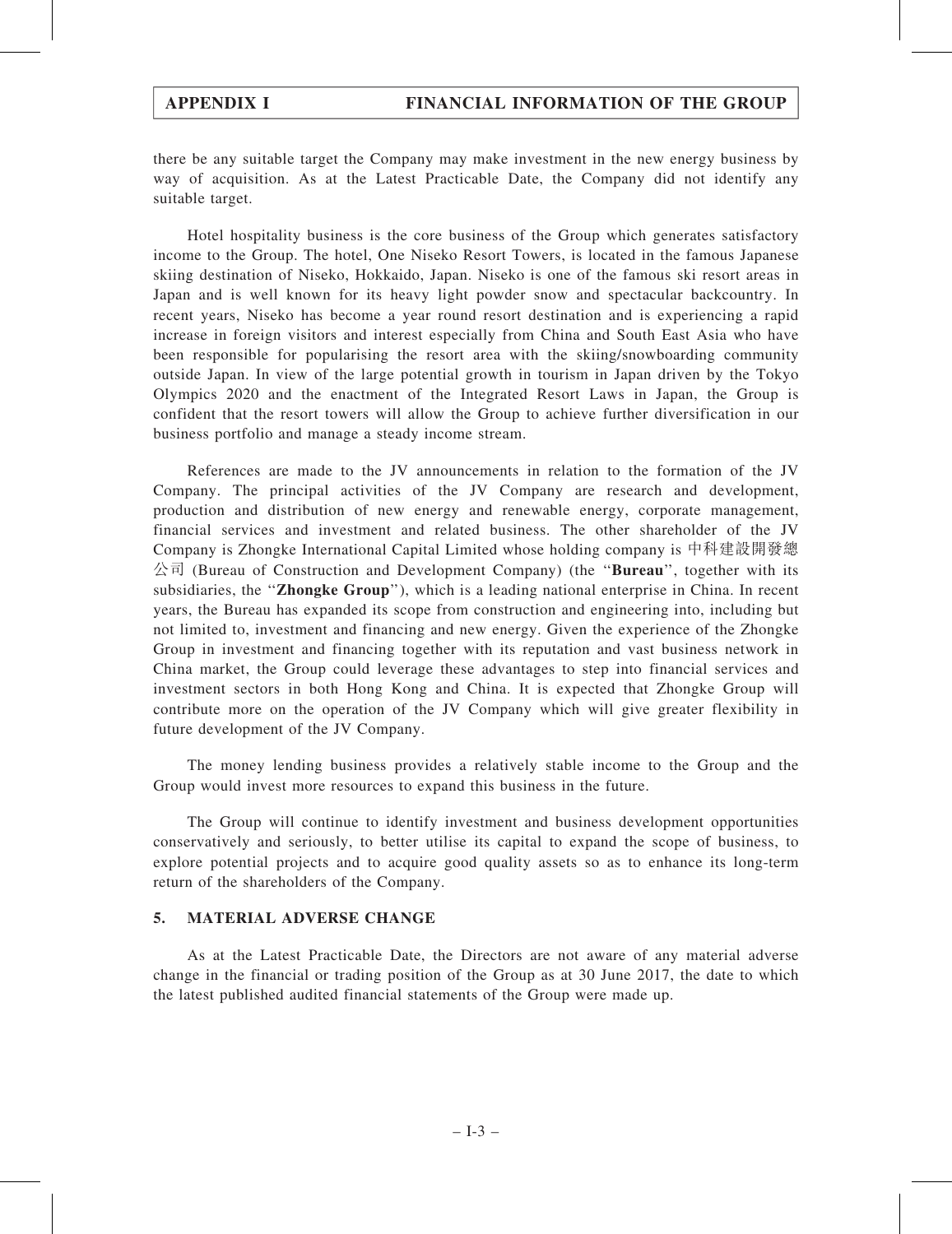### 1. RESPONSIBILITY STATEMENT

This circular, for which the Directors collectively and individually accept full responsibility, includes particular given in compliance with the Listing Rules for the purpose of giving information with regard to the Group. The Directors, having made all reasonable enquiries, confirm that, to the best of their knowledge and belief, the information contained in this circular is accurate and complete in all material respects and is not misleading or deceptive and there are no other matters the omission of which would make any statement herein or this circular misleading.

### 2. DISCLOSURE OF INTERESTS

## (a) Director's and chief executive's interests and short positions in Shares and underlying Shares

As at the Latest Practicable Date, the interests and short positions of the Directors or chief executives of the Company and their associates in the Shares, underlying shares or debentures of the Company or any of its associated corporations (within the meaning of Part XV of the SFO) which (i) would have to be notified to the Company and the Stock Exchange pursuant to Divisions 7 and 8 of Part XV of the SFO (including interests or short positions which they were taken or deemed to have under such provisions of the SFO); or (ii) were required to be entered in the register referred to therein pursuant to section 352 of the SFO; or (iii) were required to be notified to the Company and the Stock Exchange pursuant to the Model Code for Securities Transactions by Directors of Listed Companies contained in the Listing Rules, were as follows:

| <b>Name of Director</b>   | Capacity in which<br>Shares/underlying<br>Shares are held | <b>Shares held</b> | Number of<br>underlying<br>Shares held<br>Number of under equity<br>derivatives | <b>Total</b> | Approximate<br>percentage of<br>aggregate<br>interest to<br>total number<br>of Shares in<br>issue $\%$<br>(Note) |
|---------------------------|-----------------------------------------------------------|--------------------|---------------------------------------------------------------------------------|--------------|------------------------------------------------------------------------------------------------------------------|
| Mr. Wong Hin Shek         | Beneficial owner                                          |                    | 38,961,200                                                                      | 38,961,200   | 0.25                                                                                                             |
| Mr. Chi Chi Hung, Kenneth | Beneficial owner                                          | 23,000,000         |                                                                                 | 23,000,000   | 0.15                                                                                                             |
| Mr. Chiu Wai On           | Beneficial owner                                          |                    | 974,030                                                                         | 974,030      | 0.01                                                                                                             |
| Mr. Man Kwok Leung        | Beneficial owner                                          |                    | 974,030                                                                         | 974,030      | 0.01                                                                                                             |
| Dr. Wong Yun Kuen         | Beneficial owner                                          |                    | 974,030                                                                         | 974,030      | 0.01                                                                                                             |
| Mr. Chui Kwong Kau        | Beneficial owner                                          | 1,980,000          |                                                                                 | 1,980,000    | 0.01                                                                                                             |

Note: The percentage is calculated on the basis of 15,695,531,700 Shares in issue as at the Latest Practicable Date.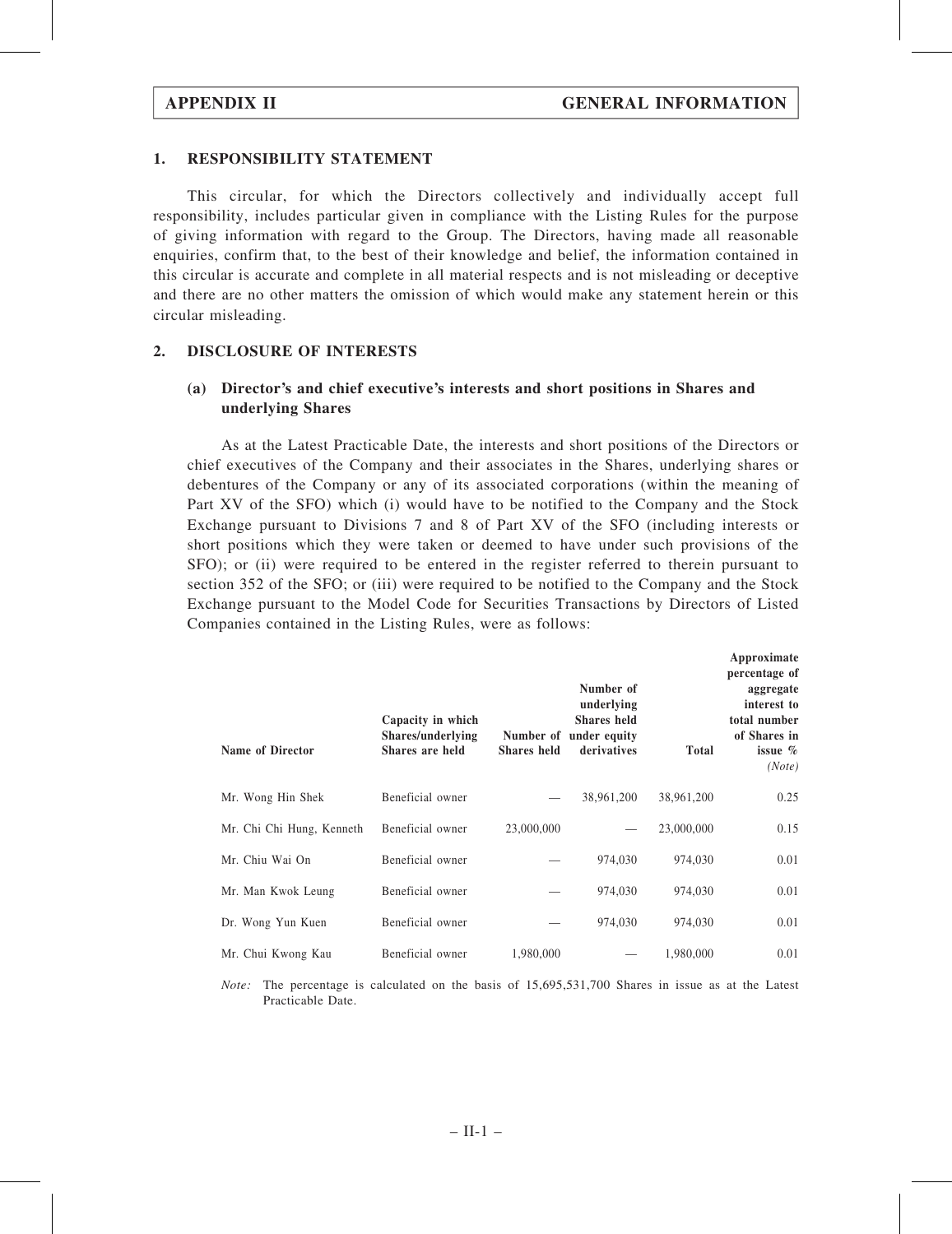Save as disclosed above, as at the Latest Practicable Date, none of the Directors nor the chief executive of the Company had or was deemed to have any interests or short positions in the shares, underlying shares or debentures of the Company and its associated corporations (within the meaning of Part XV of the SFO) which (i) were required to be notified to the Company and the Stock Exchange pursuant to Divisions 7 and 8 of Part XV of the SFO (including interests or short positions which they were taken or deemed to have under such provisions of the SFO); or (ii) were required, pursuant to section 352 of the SFO, to be entered in the register referred to therein; or (iii) were required to be notified to the Company and the Stock Exchange pursuant to the Model Code for Securities Transactions by Directors of Listed Companies.

### (b) Substantial shareholders' interests and short positions in Shares and underlying Shares

As at the Latest Practicable Date, so far as any Directors are aware, the interest or short positions owned by the following parties (other than the Directors or chief executives of the Company) in the Shares, underlying Shares or debentures of the Company which are required to be disclosed to the Company under Divisions 2 and 3 of Part XV of the SFO or which were required to be recorded in the register of the Company required to be kept under section 336 of the SFO, or who were, directly or indirectly, interested in 5% or more of the nominal value of any class of share capital or relevant securities (as defined in Note 4 to Rule 22 of the Takeovers Code) of the Company or any member of the Group were as follows:

|                     |                              |                    | Number of                        |               | Approximate<br>percentage of<br>aggregate |
|---------------------|------------------------------|--------------------|----------------------------------|---------------|-------------------------------------------|
|                     | Capacity in which<br>Shares/ |                    | underlying<br><b>Shares</b> held |               | interest to<br>total number               |
|                     | underlying                   | Number of          | under equity                     |               | of Shares in                              |
| Name of Shareholder | Shares are held              | <b>Shares</b> held | derivatives                      | <b>Total</b>  | issue $\%$<br>(Note)                      |
| Mr. Tong Liang      | Beneficial owner             | 4,404,651,375      |                                  | 4,404,651,375 | 28.06                                     |

Note: The percentage is calculated on the basis of 15,695,531,700 Shares in issue as at the Latest Practicable Date.

Saved as disclosed above, as at the Latest Practicable Date, the Directors are not aware of any interests or short positions owned by any persons (other than the Directors or chief executives of the Company) in the Shares or underlying Shares of the Company which were required to be disclosed to the Company under Divisions 2 and 3 of Part XV of the SFO or which were required to be recorded in the register of the Company required to be kept under Section 336 of the SFO, or who were, directly or indirectly, interested in 5% or more of the nominal value of any class of share capital or relevant securities (as defined in Note 4 to Rule 22 of the Takeovers Code) of the Company or any member of the Group.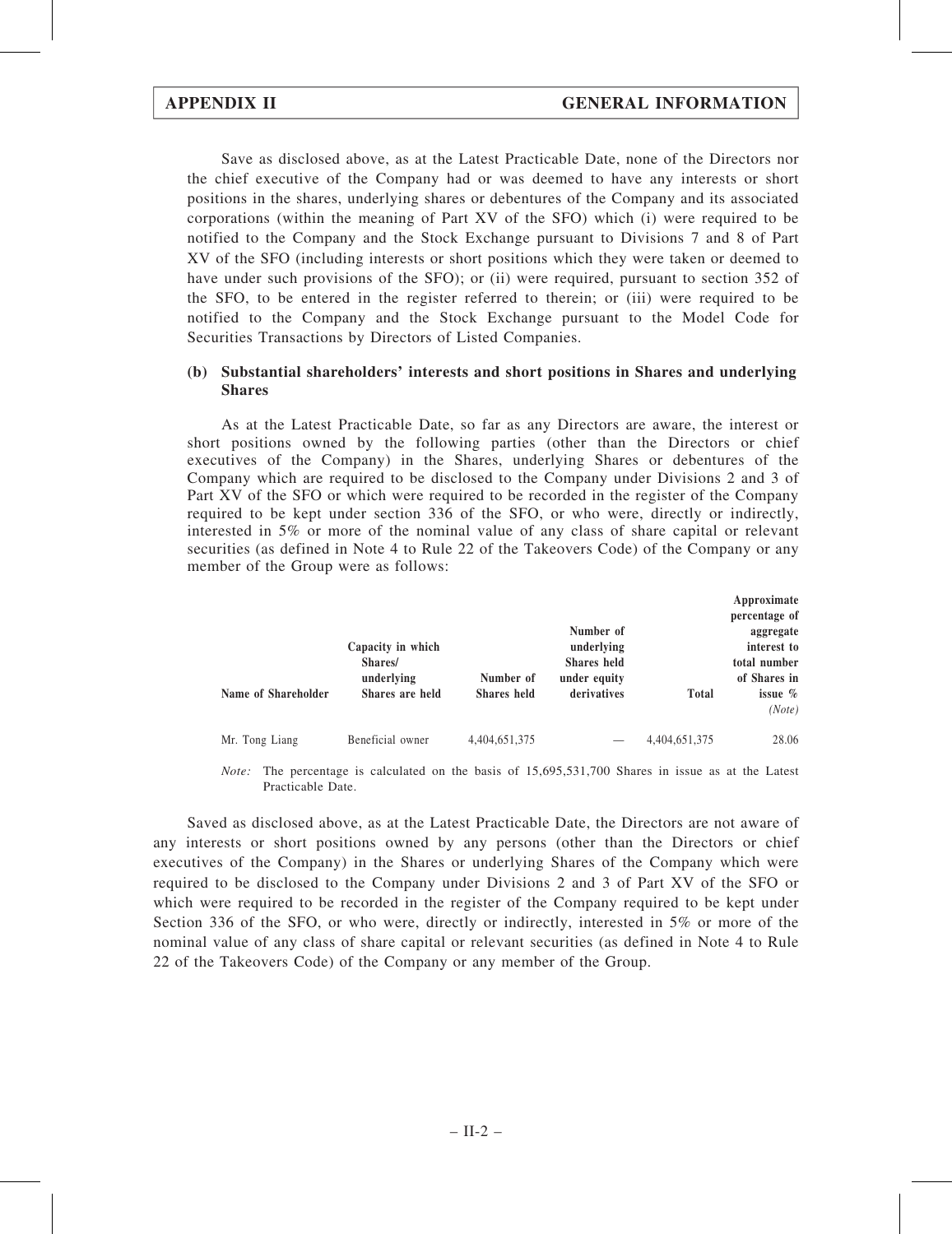## 3. COMPETING INTEREST

As at the Latest Practicable Date, none of the Directors and his respective associates was considered to have an interest in a business which competes or is likely to compete, either directly or indirectly, with the business of the Group, other than those businesses to which the Directors and his associates were appointed to represent the interests of the Company and/or the Group.

## 4. SERVICE CONTRACTS

As at the Latest Practicable Date, none of the Directors has any existing or proposed service contracts with any member of the Group which is not determinable by the Group within one year without payment of compensation (other than statutory compensation).

## 5. DIRECTORS' INTERESTS IN CONTRACT, ASSETS AND ARRANGEMENT OF **SIGNIFICANCE**

As at the Latest Practicable Date, there was no contract or arrangement subsisting in which any Director was materially interested and which was significant in relation to any business of the Group.

As at the Latest Practicable Date, none of the Directors had any direct or indirect interest in any assets which had been since 30 June 2017 (being the date to which the latest published audited consolidated financial statements of the Group were made up) acquired or disposed of by or leased to any member of the Group, or were proposed to be acquired or disposed of by or leased to any member of the Group.

## 6. LITIGATION

As at the Latest Practicable Date, no member of the Group was engaged in any litigation or arbitration of material importance and no litigation, arbitration or claim of material importance was known to the Directors to be pending or threatened against any member of the Group.

## 7. MATERIAL CONTRACTS

The following contracts (not being contracts in the ordinary course of business) have been entered into by members of the Group within the two years immediately preceding the Latest Practicable Date which are or may be material:

(a) the sale and purchase agreement (the ''EPS Acquisition Agreement'') dated 29 July 2016 entered into between (i) the Target Company as the purchaser and (ii) Quondino, Mr. Leslie, Juralen, Lestan, Xerigue, Rem Tene AB, Perfero AB and Per Pedes AB as the vendors (the "EPS Vendors") in relation to the acquisition of the entire issued share capital of Emission Particle Solution Sweden AB, at a total consideration of SEK239,000,000;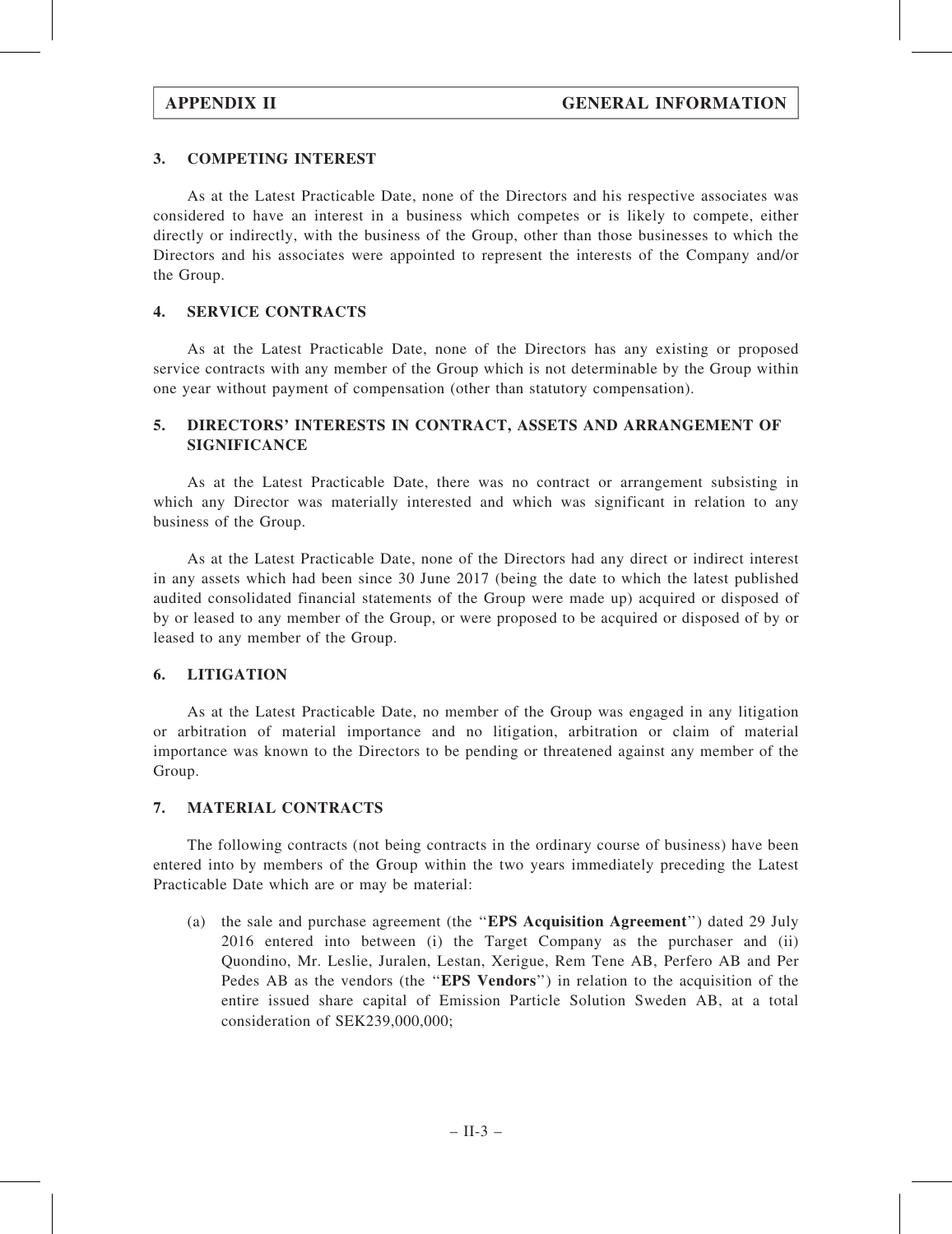- (b) the deed of settlement dated 26 September 2016 entered into between Mr. Lee Man Bun ("Mr. Lee") and the Company, pursuant to which Mr. Lee agreed to settle his payment obligation with respect to the shortfall in the after-tax audited consolidated net profit (including net profit attributable to non-controlling interests) of Delta Prestige Holdings Limited and its subsidiaries for the financial year ended 30 June 2016 as compared to the guaranteed profit of HK\$100,000,000 pursuant to the sale and purchase agreement dated 26 April 2015 entered into between the Company and Mr. Lee by payment of an aggregate amount of HK\$100,850,000 on or before 31 March 2018;
- (c) the supplemental agreement dated 22 December 2016 entered into between the Target Company and the EPS Vendors to vary certain terms of the EPS Acquisition Agreement;
- (d) the agreement for the transfer of 651,430,000 Convertible Preference Shares dated 13 September 2016 (the "First CPS Transfer Agreement") and entered into between the Company of the one part and the Guarantor and Jumbo Grand Enterprise Development Limited ("**Jumbo Grand**") of the other part, pursuant to which (i) the Company has agreed to procure the sale of and the Guarantor has agreed to purchase 80,000,000 Convertible Preference Shares of the notional value of HK\$0.21 each in the share capital of the Company at the transfer price of HK\$0.21 per Convertible Preference Share; and (ii) the Company has agreed to procure the sale of and Jumbo Grand has agreed to purchase 571,430,000 Convertible Preference Shares at the transfer price of HK\$0.21 per Convertible Preference Share;
- (e) the placing agreement dated 6 October 2016 entered into among Castle Stream Limited, a direct wholly-owned subsidiary of the Company, as issuer, Jun Yang Securities Company Limited as the placing agent and the Company as the guarantor in relation to the placing of the three-year 5% coupon unlisted straight guaranteed bonds with an aggregate principal amount of up to HK\$100,000,000;
- (f) the agreement for the transfer of 100,000,000 Convertible Preference Shares dated 7 October 2016 and entered into between the Company of the one part and Capital Farm Limited ("Capital Farm") and Jovial Sky Investments Limited ("Jovial Sky'') of the other part, pursuant to which (i) the Company has agreed to procure the sale of and Capital Farm has agreed to purchase 50,000,000 Convertible Preference Shares at the transfer price of HK\$0.24 per Convertible Preference Share; and (ii) the Company has agreed to procure the sale of and Jovial Sky has agreed to purchase 50,000,000 Convertible Preference Shares at the transfer price of HK\$0.24 per Convertible Preference Share;
- (g) the agreement for the transfer of 136,665,238 Convertible Preference Shares dated 28 October 2016 and entered into between the Company of the one part and Capital Farm and Jovial Sky of the other part, pursuant to which (i) the Company has agreed to procure the sale of and Capital Farm has agreed to purchase 68,332,619 Convertible Preference Shares at the transfer price of HK\$0.233 per Convertible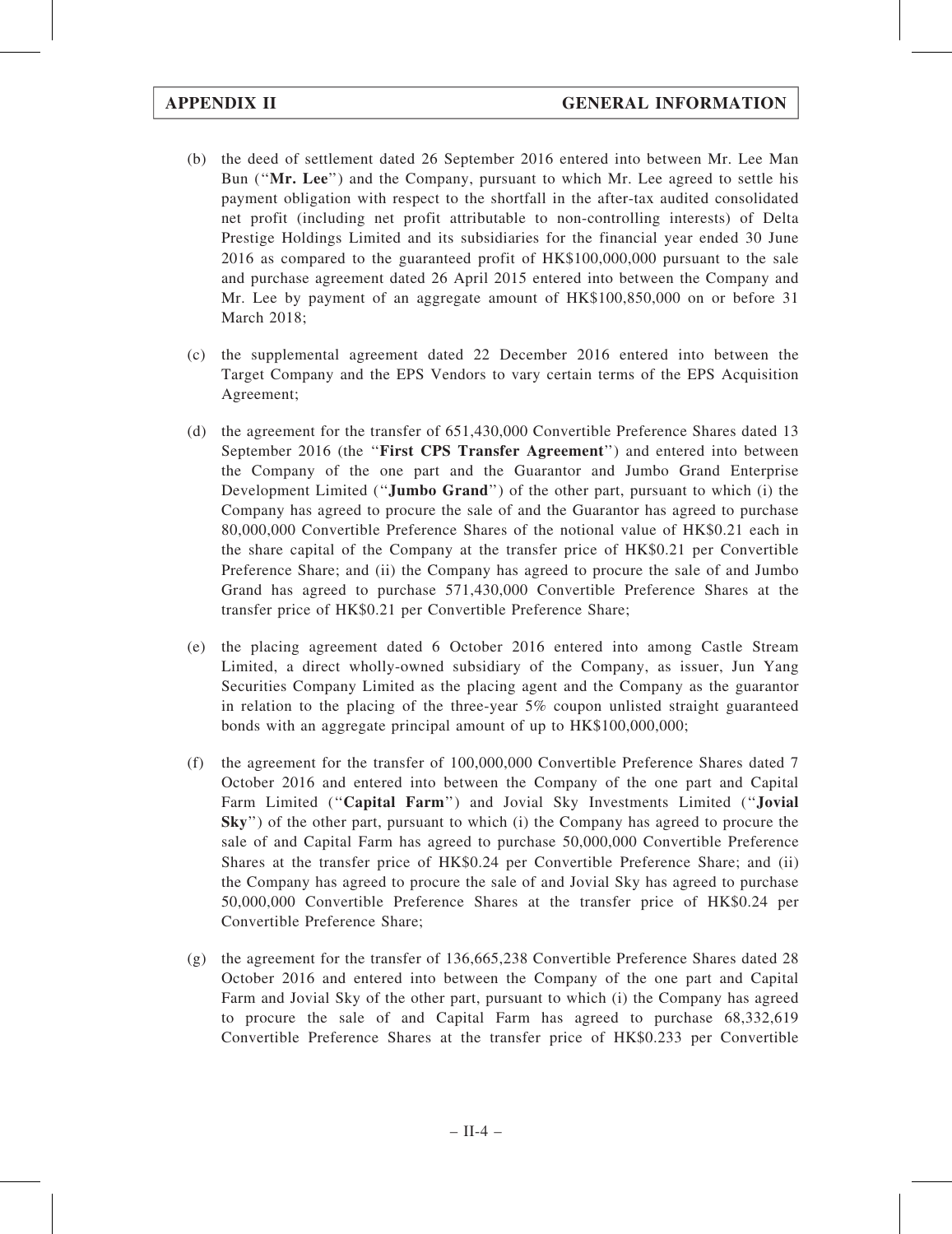Preference Share; and (ii) the Company has agreed to procure the sale of and Jovial Sky has agreed to purchase 68,332,619 Convertible Preference Shares at the transfer price of HK\$0.233 per Convertible Preference Share;

- (h) the agreement for the transfer of 350,000,000 Convertible Preference Shares dated 28 October 2016 and entered into between the Company of the one part and New Hyde Investments Limited (''New Hyde'') and Wolfview Limited (''Wolfview'') of the other part, pursuant to which (i) the Company has agreed to procure the sale of and New Hyde has agreed to purchase 175,000,000 Convertible Preference Shares at the transfer price of HK\$0.233 per Convertible Preference Share; and (ii) the Company has agreed to procure the sale of and Wolfview has agreed to purchase 175,000,000 Convertible Preference Shares at the transfer price of HK\$0.233 per Convertible Preference Share;
- (i) the loan agreement dated 20 January 2017 entered into between DeTai Finance Limited ("DeTai Finance"), an indirect wholly-owned subsidiary of the Company, as the lender and a corporate borrower who is an Independent Third Party relating to the granting of the term loan in the amount of HK\$20,000,000;
- (j) the sale and purchase agreement dated 25 January 2017 entered into between Noble Advantage Limited, a wholly-owned subsidiary of the Company, as the purchaser and Key Vision Holdings Limited as the vendor in relation to the acquisition of 5% equity interest of Integrated Capital Investments Limited at a consideration of HK\$35,600,000;
- (k) the deed of settlement (the ''Deed'') dated 22 March 2017 entered into between the Guarantor and the Company for the repudiatory breach of the First CPS Transfer Agreement by the Guarantor, pursuant to which: (i) the Guarantor shall pay HK\$125,000 to the Company within 10 business days from the date of the Deed; and (ii) the Company shall release and discharge the Guarantor from all his obligations and liabilities in respect of the repudiatory breach of First CPS Transfer Agreement and from all claims and demands whatsoever arising out of or in respect of the repudiatory breach of First CPS Transfer Agreement as from the date on which the Guarantor has fully performed and discharged his obligations in (f) above;
- (l) the joint venture agreement dated 21 April 2017 entered into between 北京中聯光採 科技有限公司(in English, for identification purpose only, Beijing ZhongLian GuangCai Technology Co. Ltd) and Emission Particle Solution Sweden AB in relation to the formation of joint venture company with registered capital of RMB20,000,000;
- (m) the loan agreement dated 31 May 2017 entered into between DeTai Finance as the lender and a natural person who is an Independent Third Party as the borrower relating to the granting of the term loan in the amount of HK\$16,800,000;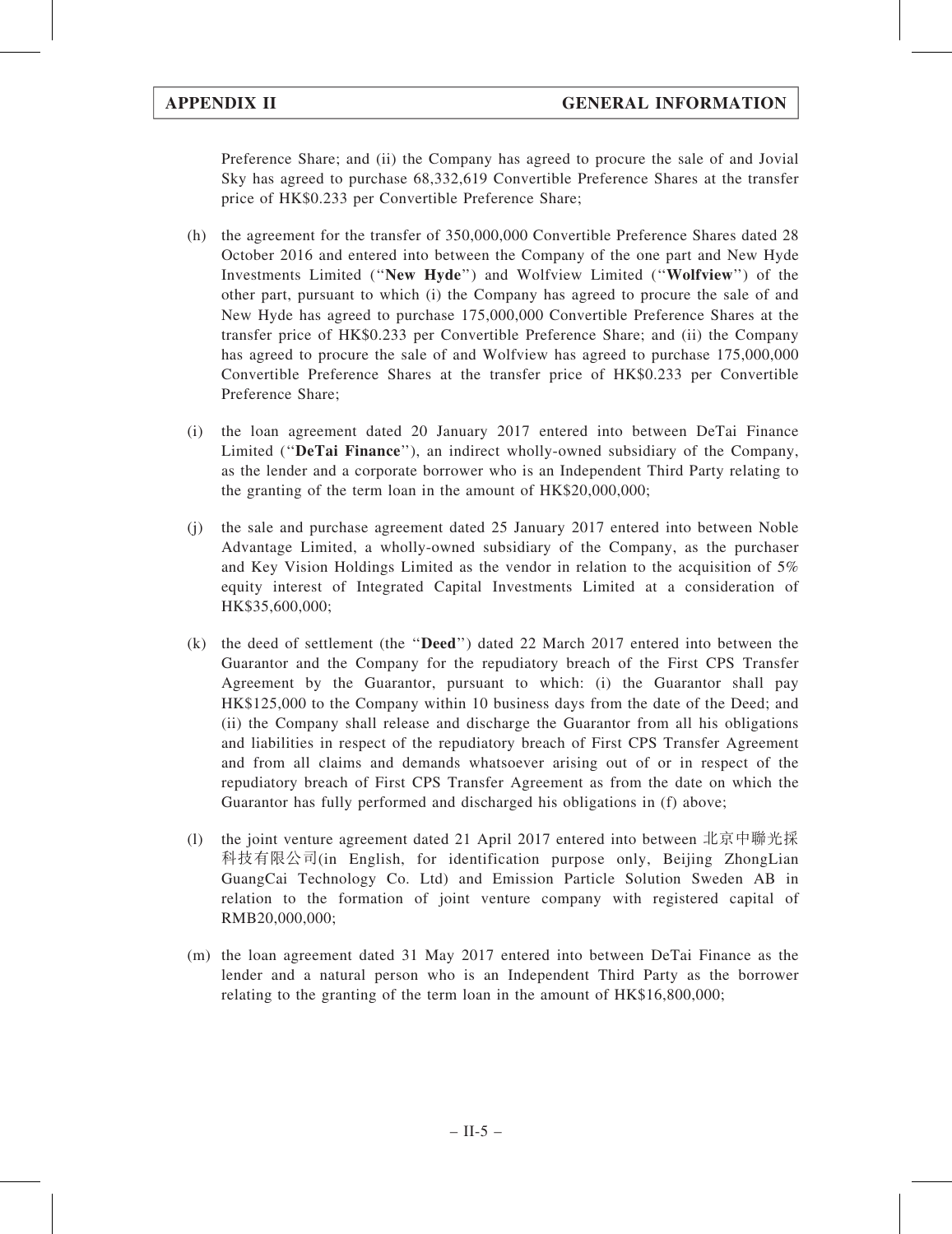- (n) the joint venture agreement dated 5 June 2017 entered into between Rich Express Investment Group Limited (''Rich Express'') and Zhongke International Capital Limited ("**Zhongke International Capital**") in relation to the formation of a joint venture company (the "JV Company");
- (o) the amended and restated joint venture agreement (the ''Amended and Restated JV Agreement'') dated 14 July 2017 entered into between Rich Express and Zhongke International Capital in relation to the formation of the JV Company;
- (p) the supplemental agreement dated 14 November 2017 entered into between Rich Express and Zhongke International Capital to amend the Amended and Restated JV Agreement;
- (q) the loan agreement dated 5 December 2017 entered into between DeTai Finance as the lender and a company incorporated in the British Virgin Islands who is an Independent Third Party as the borrower relating to the granting of the term loan in the amount of HK\$40,000,000;
- (r) the underwriting agreement dated 3 January 2018 (as amended and supplemented by the extension letters dated 24 January 2018, 8 March 2018 and 11 April 2018) entered into between the Company and Kingston Securities Limited in relation to the underwriting and certain other arrangements in respect of the issue of not less than 10,463,687,800 new Shares (the ''Rights Shares'') and not more than 13,417,538,276 Rights Shares by way of rights on the basis of two (2) Rights Shares for every one (1) existing Share held by the qualifying Shareholders on the record date;
- (s) the loan agreement dated 30 May 2018 entered into between DeTai Finance as the lender and a natural person who is an Independent Third Party as the borrower relating to the granting of the term loan in the amount of HK\$16,800,000; and
- (t) the SPA.

## 8. MISCELLANEOUS

- (i) The registered office of the Company is Clarendon House, 2 Church Street, Hamilton HM 11, Bermuda.
- (ii) The head office and principal place of business of the Company in Hong Kong is Suite 3301, 33/F., The Center, 99 Queen's Road Central, Hong Kong.
- (iii) The company secretary of the Company is Ms. Tsang Kwai Ping, who is a member of the Hong Kong Institute of Chartered Secretaries, the Institute of Chartered Secretaries and Administrators in the United Kingdom, the Hong Kong Institute of Certified Public Accountants and the Institute of Chartered Accountants in England and Wales.
- (iv) The branch share registrar and transfer office of the Company in Hong Kong is Tricor Tengis Limited at Level 22, Hopewell Centre, 183 Queen's Road East, Hong Kong.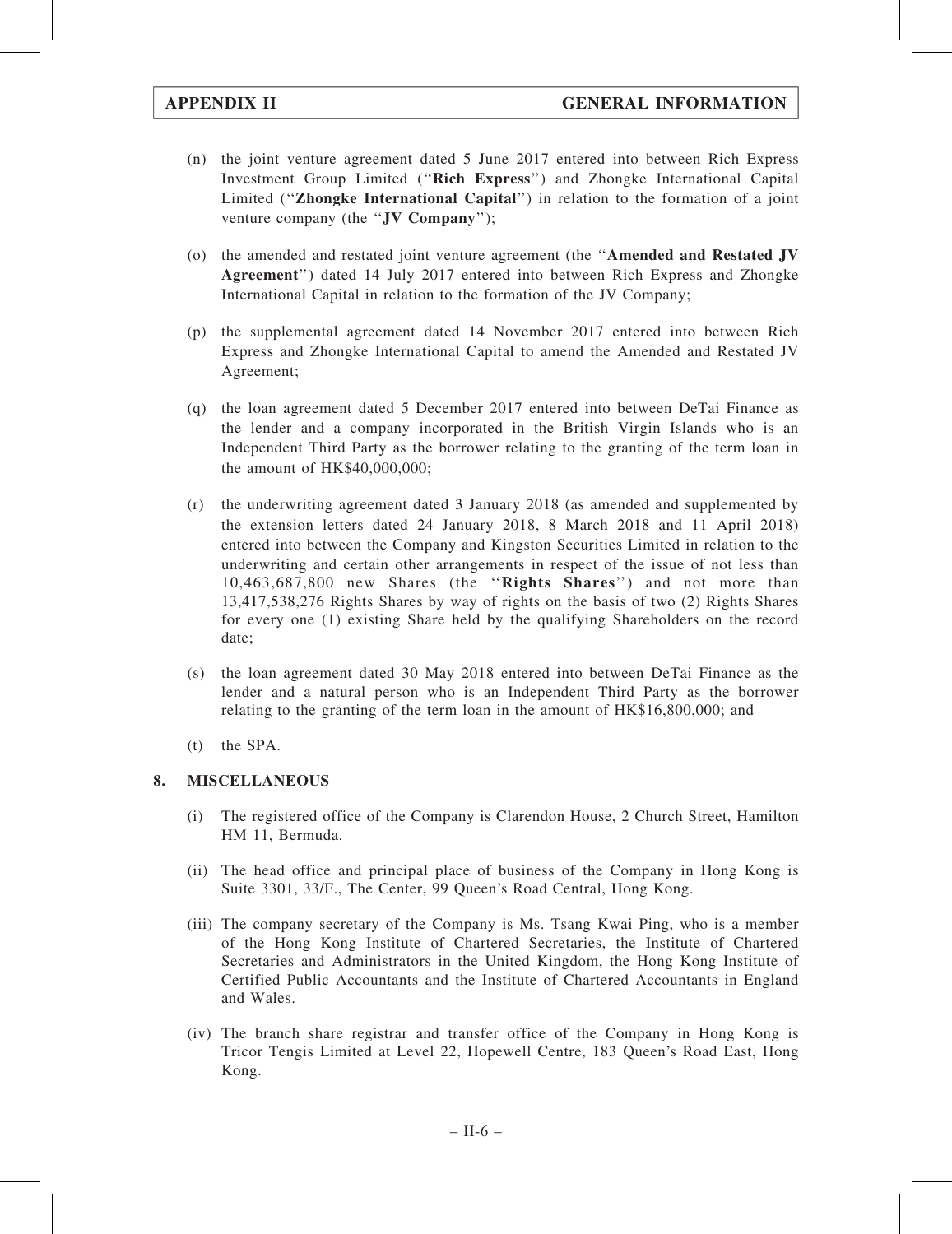(v) This circular has been prepared in both English and Chinese. In the case of any discrepancy, the English text shall prevail.

## 9. DOCUMENTS FOR INSPECTION

Copies of the following documents will be available for inspection during normal business hours at the head office and principal place of business of the Company in Hong Kong at Suite 3301, 33/F., The Center, 99 Queen's Road Central, Hong Kong, from the date of this circular up to and including the date of the SGM:

- (i) the memorandum of association and bye-laws of the Company;
- (ii) the material contracts referred to in the paragraph headed ''Material Contracts'' in this appendix;
- (iii) the annual reports of the Company for the two financial years ended 30 June 2016 and 2017;
- (iv) the interim report of the Company for the six months ended 31 December 2017; and
- (v) this circular.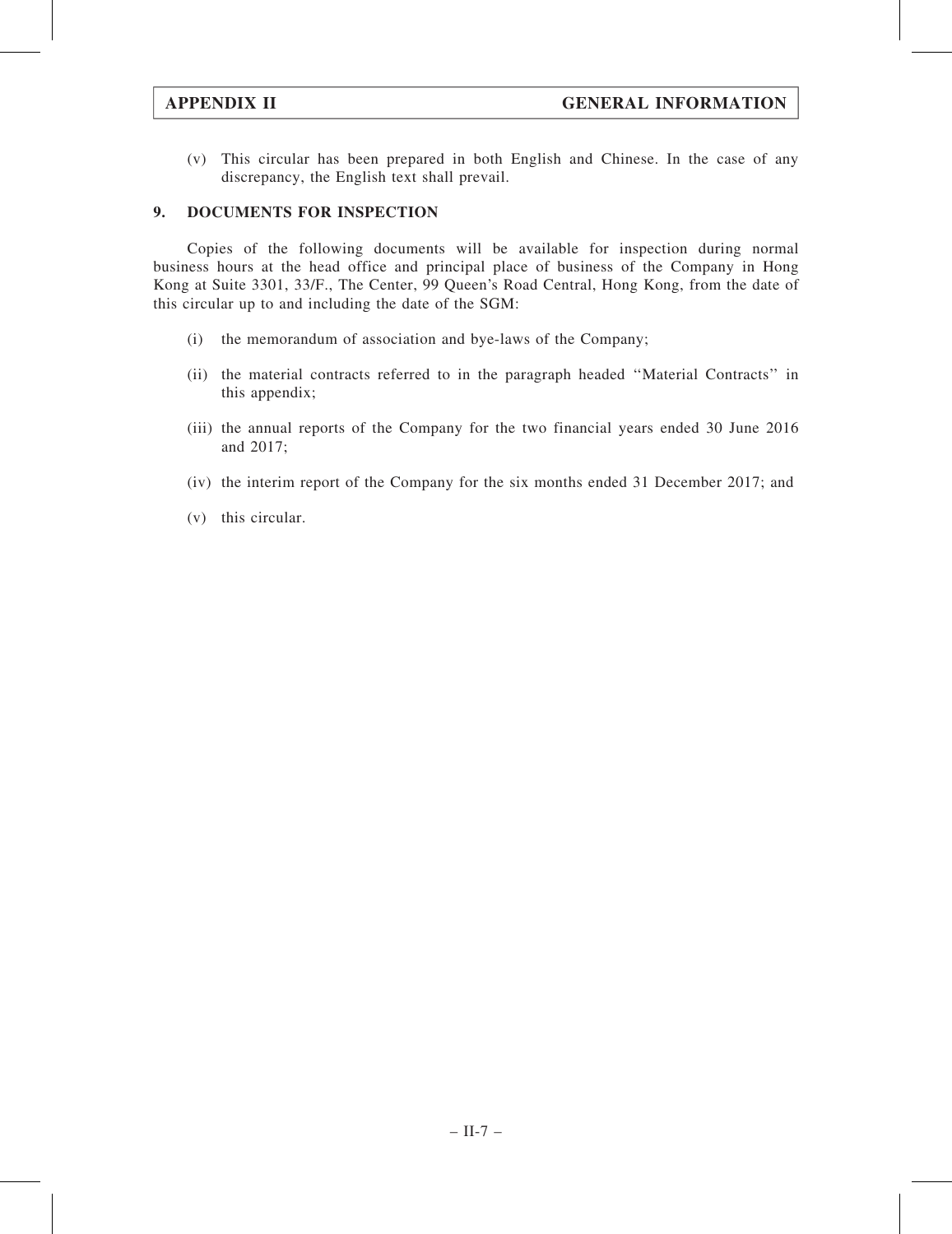

(Incorporated in Bermuda with limited liability) (Stock Code: 559)

## NOTICE OF SPECIAL GENERAL MEETING

NOTICE IS HEREBY GIVEN that a special general meeting (the ''Meeting'') of DeTai New Energy Group Limited (the "Company") will be held at Portion 2, 12th Floor, The Center, 99 Queen's Road Central, Hong Kong on Monday, 16 July 2018 at 11:00 a.m. for the purpose of considering and, if thought fit, passing with or without amendments, the following resolution as ordinary resolution of the Company:

## ORDINARY RESOLUTION

## ''THAT:

- (a) the sale and purchase agreement dated 4 April 2018 (the ''SPA'') entered into between the Company as vendor, Excellent Point Asia Limited as purchaser (the "Purchaser") and Mr. Zhu Yongjun as the guarantor in relation to, among other matters, the sale and purchase of 49 ordinary shares of US\$1.00 each (the "Target" Shares'') in the share capital of Perfect Essential Holdings Limited (the ''Target Company''), representing 49% of the issued share capital of the Target Company, and part of the shareholder's loan owing by the Target Company to the Company in the aggregate amount of HK\$64,484,000, at a total consideration of HK\$64,484,382.2 (copies of which has been produced to the Meeting marked ''A'' and initiated by the chairman of the Meeting for the purpose of identification) and the transactions contemplated thereunder be and are hereby ratified, confirmed and approved;
- (b) the entering into of an option deed (the ''Option Deed'') by the Company and the Purchaser in respect of the grant of the right by the Company to the Purchaser to acquire all but not part of the 51 Target Shares and part of the shareholder's loan owing by the Target Company to the Company in the amount of HK\$67,116,000 (the ''Option Loan'') from the Company within six months from the date of the first completion of the SPA by the Purchaser pursuant to the terms and conditions of the SPA (the "Call Option") be and is hereby approved;
- (c) the transfer of the 51 Target Shares and the assignment of the Option Loan by the Company to the Purchaser upon exercise of the Call Option be and are hereby approved; and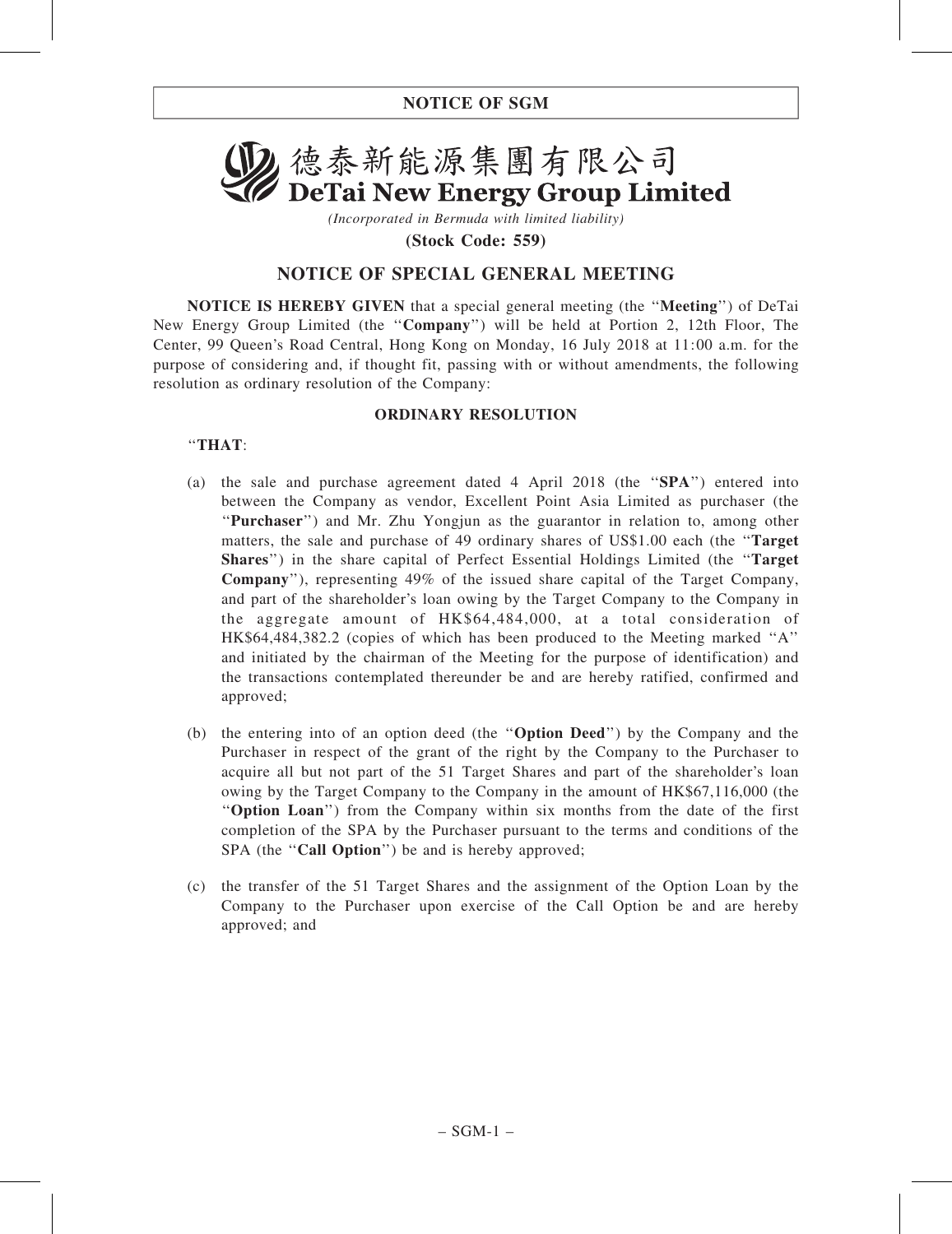## NOTICE OF SGM

(d) any one director of the Company be and is hereby authorised to do such acts and/or execute all such documents incidental to, ancillary to or in connection with matters contemplated in or relating to the SPA and the Option Deed as they may in their absolute discretion consider necessary, desirable or expedient to give effect to the SPA and the Option Deed and the implementation of all transactions contemplated thereunder.''

> By order of the Board DeTai New Energy Group Limited Wong Hin Shek Chairman and executive Director

Hong Kong, 25 June 2018

Registered office: Clarendon House 2 Church Street Hamilton HM 11 Bermuda

Head office and principal place of business in Hong Kong: Suite 3301, 33/F. The Center 99 Queen's Road Central Hong Kong

Notes:

- 1. Any member of the Company entitled to attend and vote at the Meeting shall be entitled to appoint another person as his proxy to attend and vote instead of him. A member who is the holder of two or more shares may appoint more than one proxy to represent him and vote on his behalf at the Meeting. A proxy need not be a member of the Company. On a poll, votes may be given either personally or by proxy.
- 2. The instrument appointing a proxy shall be in writing under the hand of the appointer or of his attorney duly authorised in writing or, if the appointer is a corporation, either under its seal or under the hand of an officer, attorney or other person authorised to sign the same.
- 3. To be valid, the instrument appointing a proxy and (if required by the Board) the power of attorney or other authority (if any) under which it is signed, or a notarially certified copy of such power or authority, shall be delivered to the office of the Hong Kong branch share registrar and transfer office of the Company, Tricor Tengis Limited, at Level 22, Hopewell Centre, 183 Queen's Road East, Hong Kong not less than 48 hours before the time appointed for holding the Meeting or any adjournment thereof.
- 4. No instrument appointing a proxy shall be valid after expiration of 12 months from the date named in it as the date of its execution, except at an adjourned meeting in cases where the Meeting was originally held within 12 months from such date.
- 5. Where there are joint holders of any shares, any one of such joint holders may vote at the Meeting, either in person or by proxy, in respect of such share as if he/she were solely entitled thereto, but if more than one of such joint holders be present at the Meeting, the vote of the senior who tenders a vote, whether in person or by proxy, shall be accepted to the exclusion of the votes of the other joint holders, and for this purpose, seniority shall be determined by the order in which the names stand in the register of members of the Company in respect of the joint holding.
- 6. Completion and delivery of an instrument appointing a proxy shall not preclude a member from attending and voting in person at the Meeting if the member so wish and in such event, the instrument appointing a proxy should be deemed to be revoked.